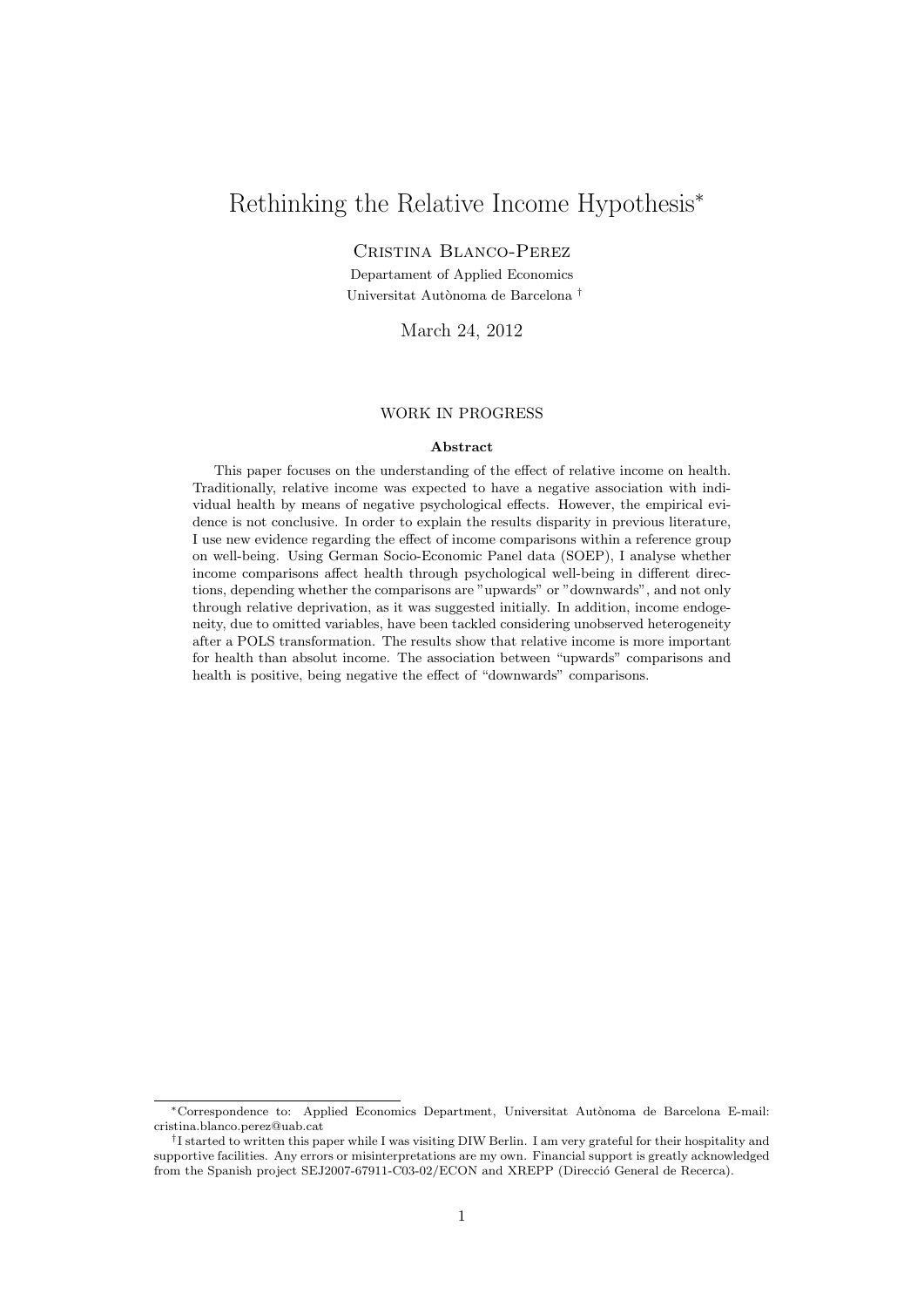## 1 Introduction

Although the relationship between income inequality and health –also income and health– is well documented in the literature (Wilkinson, 2000; Wagstaff and Van Doorslaer, 2000; Deaton; 2003 and Gravelle and Sutton, 2009), there is no consensus about the effect of income inequality on health yet, due to evidence disparities when both variables are analysed. On the one hand, there is supportive evidence of a negative effect of income inequality on health, but this result seems to vanish depending on the methodological approach used in the analysis<sup>[1](#page-1-0)</sup>. In addition, some other methodological puzzles have not been addressed so far, and they might also distort the association between health and income inequality. For instance, the reverse causality between income and health. Given the difficulty to correct for those feedback effects between income and health, few attempts are found in order to tackle the endogeneity problem in the association between both variables (Ettner, 1996; Theodossiou and Zangelidis, 2009) and therefore previous results might overestimate the effects of income –and income inequality– on health.

Income inequality was introduced in the analyses of health to explain the non-linear relationship between health and income —the relationship between income and health is called absolute income hypothesis (Preston, 1975; Rodgers, 1979). Rodgers (1979) observes that the positive relationship between income and health flattens out when countries become richer, suggesting that health is independent on income in the long run, and income inequality might be the main determinant of health. Wagstaff and Van Doorslaer (2000) describe the different mechanisms which relate income inequality and health, differentiating between the *income inequality hypothesis* –when income inequality affects health per se– and the relative income hypotheses –when income distribution affects health through income comparisons within a reference group. The evidence does not achieve to disentangle between both hypotheses so far –mainly because of the methodological problems–. For instance, in many cases the impact of income inequality disappears after controlling for relative income (Deaton, 2001 and Gravelle and Sutton, 2009). Nevertheless, the effect of relative income is also controversial. As a matter of fact, relative income is expected to affect health negatively through psychosocial stress. However, while some studies find a negative effect of relative income, in others it is not significant, or even positive (Theodossiou and Zangelidis, 2009; Karlsson et al., 2010; Feng and Myles, 2005; Miller and Paxson, 2006) ).

Thus, this paper focuses on the understanding of the effect of relative income on health, considering new evidence regarding the effect of income comparisons within a reference group on individual well-being.

As it has observed in the case of health, Easterlin (1974 and 1995) also finds a low

<span id="page-1-0"></span> $1$ For instance, the impact of income inequality is less significant when considering less aggregate regional units –within and between countries– (Wilkinson and Pickett, 2006), and also different econometric model specifications lead to different results.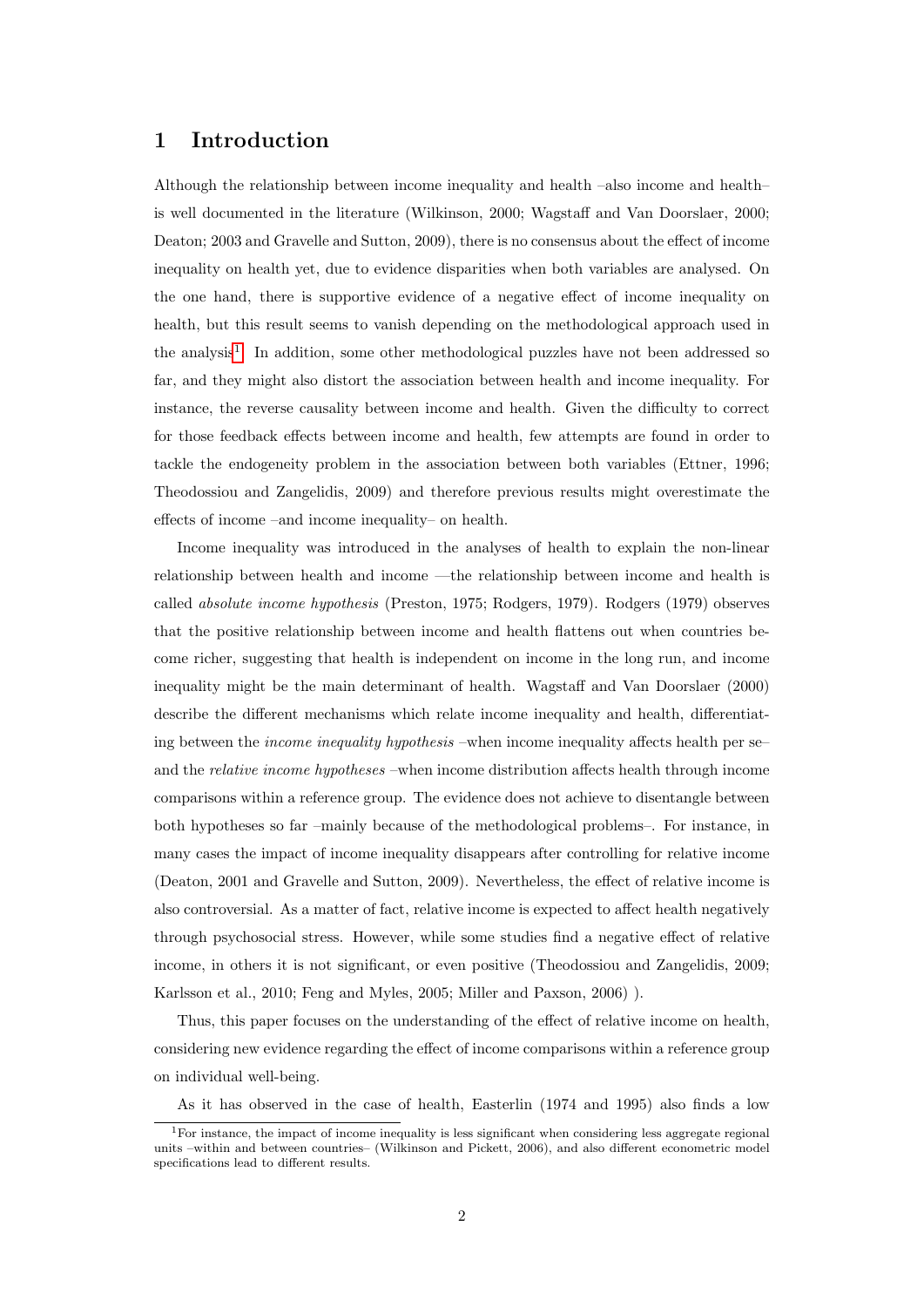correlation between income and well-being in richer countries, and suggests that a higher income does not make people happier once they rise above a 'subsistence level'. However, income might still have an indirect impact on individual welfare, because the position in the income distribution constitutes a person's social status, in other words, relative income matters.

At the same time, in the literature of individual utility maximization, income comparisons are considered to be important to define individual well-being, that is well-being depends on the individual's own income as well as on the income of a reference group (Duesenberry, 1949; Easterlin, 1974; Ferrer-i Carbonell, 2005). There is still some controversy about the direction of the comparisons. Most of the evidence supports that individuals compare themselves to richer individuals, what is called Relative Deprivation. Thus, individuals might feel more deprived and stressed, the larger the distance between income of richer individuals in the group and their own income. However, Hirschman and Rothschild (1973) finds evidence of a 'tunnel effect' [2](#page-2-0) , which implies a preference for disadvantageous income inequality. In this case, individuals derive pleasure from having richer people in the group, because they consider it as a future opportunity to improve their own income. On the contrary, new evidence suggests that individuals also take into account downwards comparisons, namely Relative Satisfaction. Fehr and Schmidt (1999) proposes a utility function which includes the effect of the existence of poorer individuals in the reference group, which might be either negative if individuals are inequality adverse, or positive if they interpret it as a prestige effect.

Given that those individual perceptions generate positive and negative psychological effects, we might also expect a negative effect on health when individuals feel deprived or suffer from psychosocial stress, and a positive effect when they feel happier. Although some authors find evidence of those effects on well-being, such a distinction regarding income has not been considered to understand how relative income operates on health.

Thus, the aim of this paper is two fold. First of all in order to shed light on previous research discrepancies, I focus on the relationship between relative income and health based on a relative income measure,which allows us to distinguish between the effect of "upwards" and "downwards" income comparisons on health. Secondly, I take into account the paneldimension of the data to control for unobserved heterogeneity, in order to correct for income endogeneity. The analysis is based on the German Socio-Economic Panel (SOEP), which includes longitudinal income and health data for the period 1995-2008.

Preliminary results show that relative income is more relevant for health than absolute income. Income comparisons within group, both "upwards" and "downwards", are statis-

<span id="page-2-0"></span><sup>2</sup>The 'tunnel effect' is an analogy from a traffic jam. When on a traffic jam on a road with two lanes, the vehicles that begin to move in one lane give a signal to those in the stationary cars in the other lane. The drivers of the stationary cars anticipate the dissolution of the traffic jam and an imminent resumption of their travel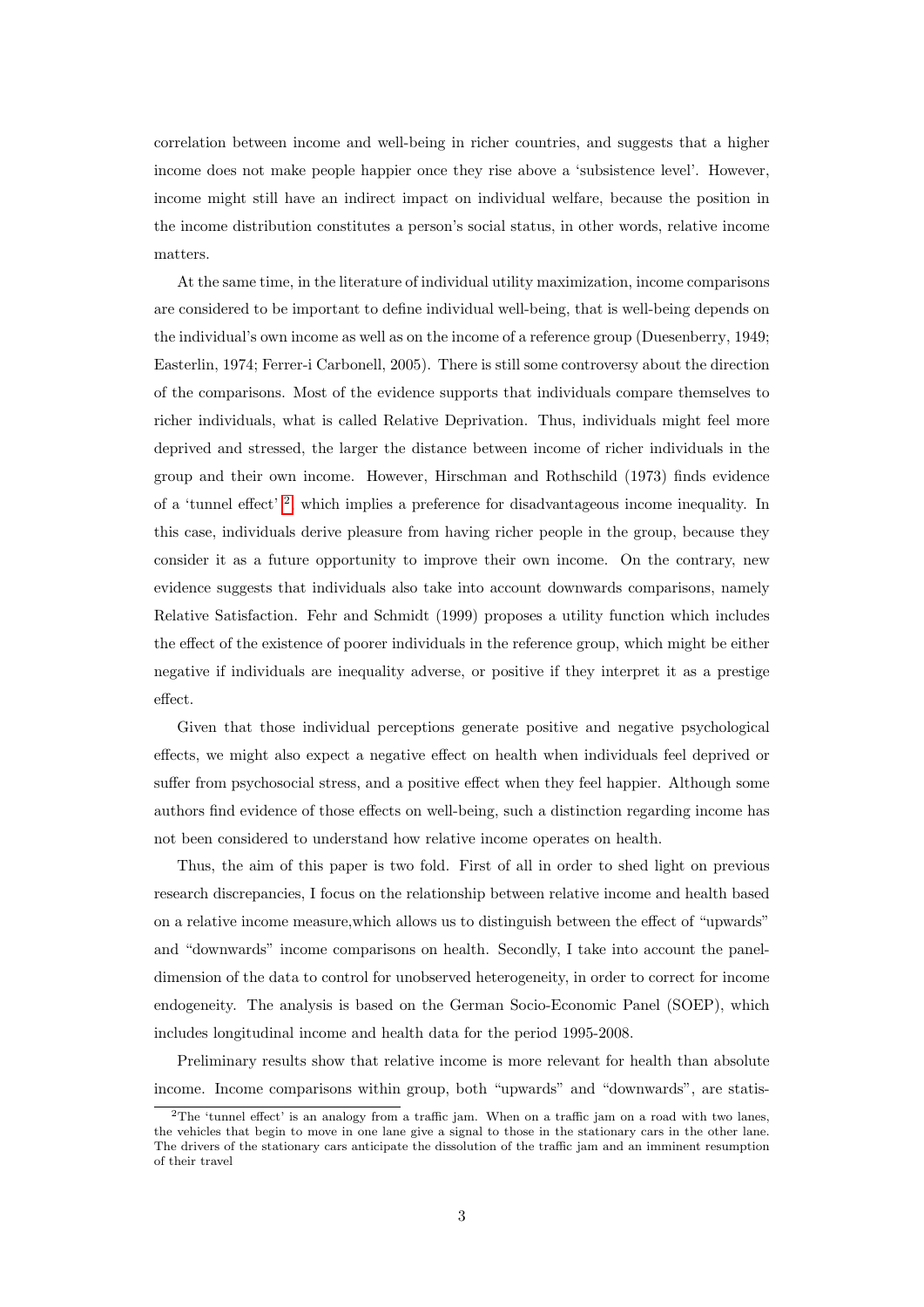tically significant. As a matter of fact, Relative Deprivation within the reference group generates a positive effect on health. And Relative Satisfaction affects health negatively.

Thus, the main contribution of this paper is to present evidence of the relevancy of "'upwards"' and "'downwards"' income comparisons for health. As far as I know, this is the first time that this relationship is analysed using panel data and considering endogeneity due to omitted variables.

This paper is structured as follows. Section 2 surveys previous literature regarding the relative income hypothesis and the evidence for the German case. Section 3 describes the data used and the econometric specifications used in the paper. Section 4 describes the empirical findings on the relationship between relative income and health. After, section 5 presents different robustness checks. And finally, Section 6 concludes.

# 2 Previous Literature

### 2.1 Relative Income and health

The relationship between relative income and health has been already analysed. The major concern is on the difficulties that an individual might face when he is situated at the bottom of the social ladder (Sapolsky, 1994 and Wagstaff and Van Doorslaer, 2000). Previous evidence claims that health is affected by social status, rather than by absolute income, as is suggested by the non-linear relationship found between income and health (Preston, 1975; Rodgers, 1979 and Wilkinson and Pickett, 2006). Accordingly, Deaton (2003) argues that social status is important in determining how much control individuals have on their own live and the level of participation in society (Whitehallstudies and Marmot, 2004). In this sense, Deaton (2003) points out that a lower social position might threaten health by reducing the access to health enhancing goods. Thus, an individual with a lower income with respect to his reference group peers might suffer from psychosocial stress, due to the difficulties to access health related goods –such as better housing or health services–, or the feeling that he can not reach others' consume level (see Wilkinson, 2000 and Deaton, 2003 for a review of the effects of psychosocial stress on health). It has already been proved that stress derived of psychosocial causes attack the immunological system, and individual health might worsen. This is the aim of the psychosomatic medicine which appeared at the beginning of the XXth century to study and treat stressed based diseases. Therefore, initially relative income hypotheses posit that relative income might have a detrimental effect on health (Deaton, 2001; Theodossiou and Zangelidis, 2009; Subramanyam, Kawachi, Berkman, and Subramanian, 2009). Nevertheless, empirical evidence is not conclusive and there are disparities in the results depending on the measure of relative income and the reference group used.

Three are the measures of relative income mainly found in the literature, which were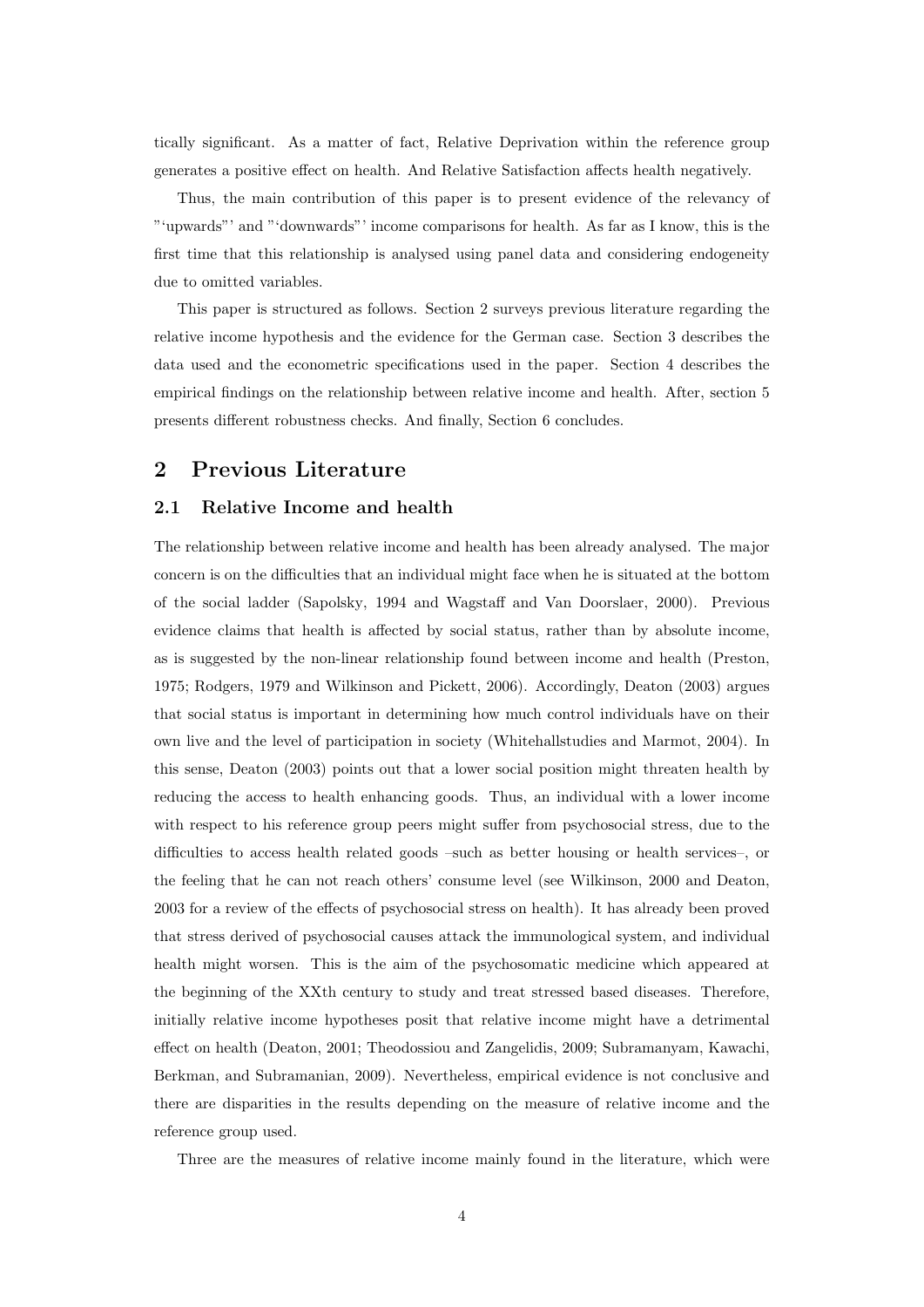collected in the seminal paper of Wagstaff and Van Doorslaer (2000). The first one is the average income of the reference group, which proxies the distance between individual income and the mean income of the reference group. This hypothesis —which is known as relative income hypothesis per se—suggests that the higher the distance, the more psychosocial stress might be experimented by individuals, and their health status would worsen. However, there are situations where average income of the reference group might vary without changing the distance between individuals' income, in other words, without changing relative income (Deaton, 2003). In this case, a negative effect of average income of the reference group on health might only reflect a negative effect of belonging to a poorer reference group, but not relative income. Thus, average income of the reference group would not a be a good indicator of relative income, although it has been extensively used in the analysis of relative income and health.

Secondly, the deprivation hypothesis considers a deprivation index as a measure of relative income. In this case, the relevant determinant for health might be the distance between the individual income and an income threshold –usually the poverty threshold–. Again a higher distance would mean that is more difficult for the individual to reach the desired consume level. And finally, the relative-position hypothesis from which it can be drawn that it is the relative position in the income distribution what matters, which is measured by the rank. Thus, as suggested by Deaton (2003) being at the bottom of the social ladder might determine individual health status. Although all these three measures have been vastly tested in the literature, there is still controversy about the effect of social status on health.

Thus, Gerdtham and Johannesson (2004) do not find evidence of the effect of relative income measured by means of community average income for the Swedish population. Following the same analysis, Hildebrand and Van Kerm (2005) finds only weak evidence of the negative effect of relative income using ECHP data for 11 European countries. In this case, their relative income measure is also the mean income of the regional reference group. On the contrary, Feng and Myles (2005) after analysing US data state that living in richer neighbourhoods enhances health of the worsen off. They find a positive effect on health of the median neighbourhood income, showing that individuals might benefit from living with richer peers. Wealthier neighbourhoods might spend more on health-related public goods, and it may operate as a positive externality for the poor living there (Miller and Paxson, 2006). However, this result might contradict the initial hypotheses regarding the effect of relative income on health.

Similarly, the same disparity of results is found using deprivation or relative deprivation measures. Eibner and Evans (2005) analyses data from the National Health Interview Survey for Multiple Causes of death for the USA, considering reference group based on individual characteristics. The relative deprivation indexes show a negative effect of relative income on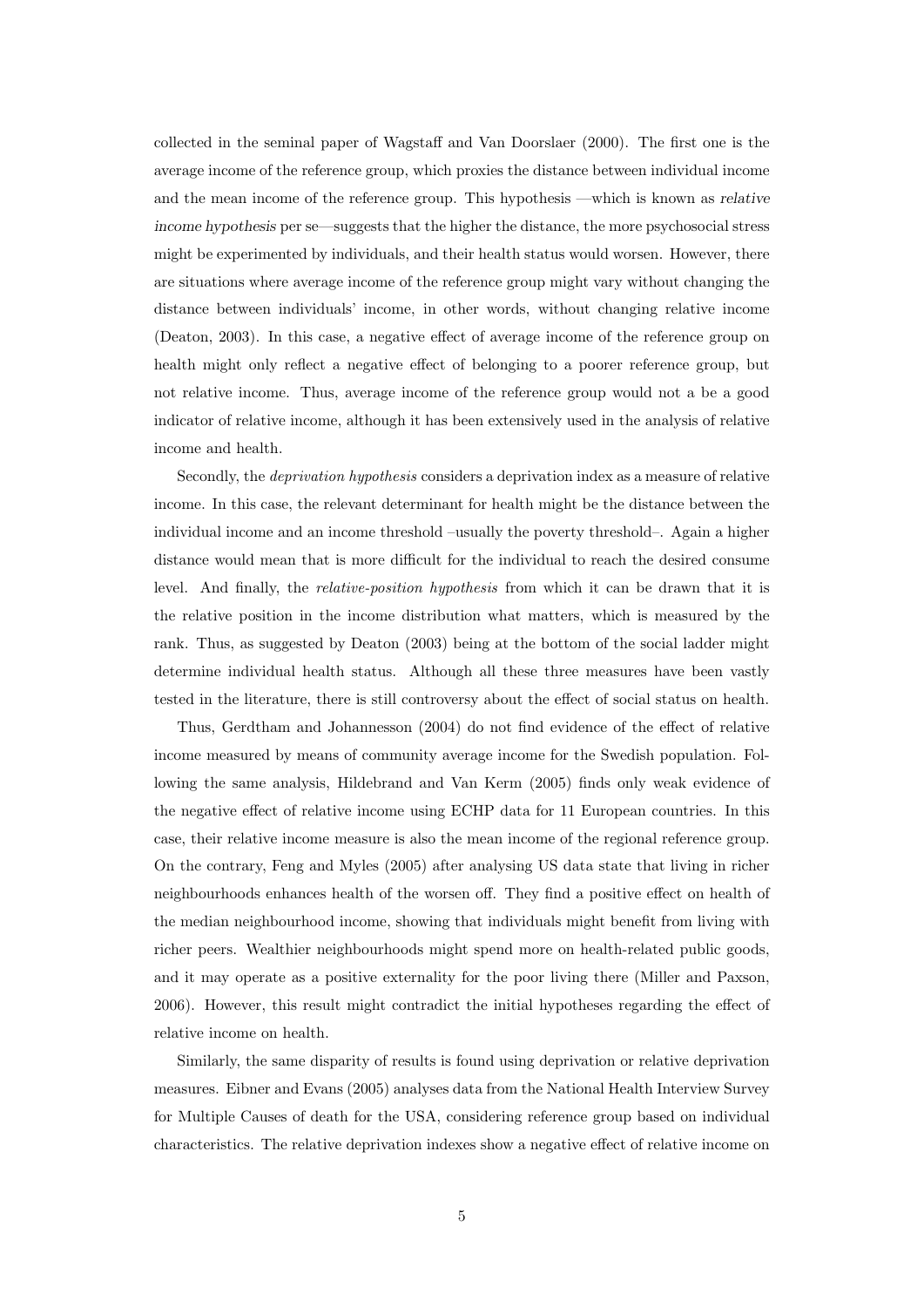health. But again, another study of Jones and Wildman on BHPS data from 1991 to 2002 and relative deprivation measures found no effect of relative income on self-assessed health when allowing parametric and semiparametric models to asses the relationship between income and health. More recently, a more clear example of how difficult it is to determine the effect of relative income on health is the paper of Gravelle and Sutton (2009). They consider health records for Britain for the period 1979-2000, showing that the effect of relative income is sensitive to the reference group and to the relative income measures used. Rank measures do not achieve either to shed light on this relationship, because there are also discrepancies in the empirical evidence (Subramanyam, Kawachi, Berkman, and Subramanian, 2009; Eibner and Evans, 2005)

In front of these discrepancies one might think that "relatives income hypotheses" fail to capture the psychosocial stress caused by social status, or even that social status might not be significant for health. In my opinion, the main problem is that relative income measures used so far are unable to proxy the real mechanisms through which relative income might determine health, because they only focus on part of the story. Actually, new evidence on "individual's happiness" suggests that the relationship between relative income and wellbeing is very complex, and posits that being at the bottom of the social ladder does not always have a deleterious effect on psychological well-being. Thus, following this vision, individuals might not only compare themselves with the better off, as the average income of the reference group and the deprivation measures state, but also with the worse off. In other words, income comparisons might be "upwards" and "downwards" and their effect on psychological well-being, might be positive or negative depending on individual's' beliefs.

Thus, my hypothesis is that the difficulties of assessing the effect of relative income on health is due to the misunderstanding of the complexity of income comparisons and its effect on health. In the next two sections I focus on how those income comparisons take place, how they affect psychological well-being, and how they end up determining individual health.

#### 2.2 Income comparisons and well-being

Since Easterlin proclaimed his paradox about the relationship between income and wellbeing, a great bulk of studies have focused on the implications of social comparisons –based on income– on individual well-being. Thus, empirical evidence suggests that well-being is affected by the income gap between individuals and their reference group (Easterlin, 1974; Ferrer-i Carbonell, 2005 and Clark and Senik, 2010).

This idea stems from the assumption that the utility function of an individual  $i$  is determined by the interdependence of preferences and social status (Ferrer-i Carbonell, 2005 and Wunder and Schwarze, 2009). Accordingly, consumption and individuals' behaviour are influenced by other individuals' decisions, for example, individuals imitate others' consump-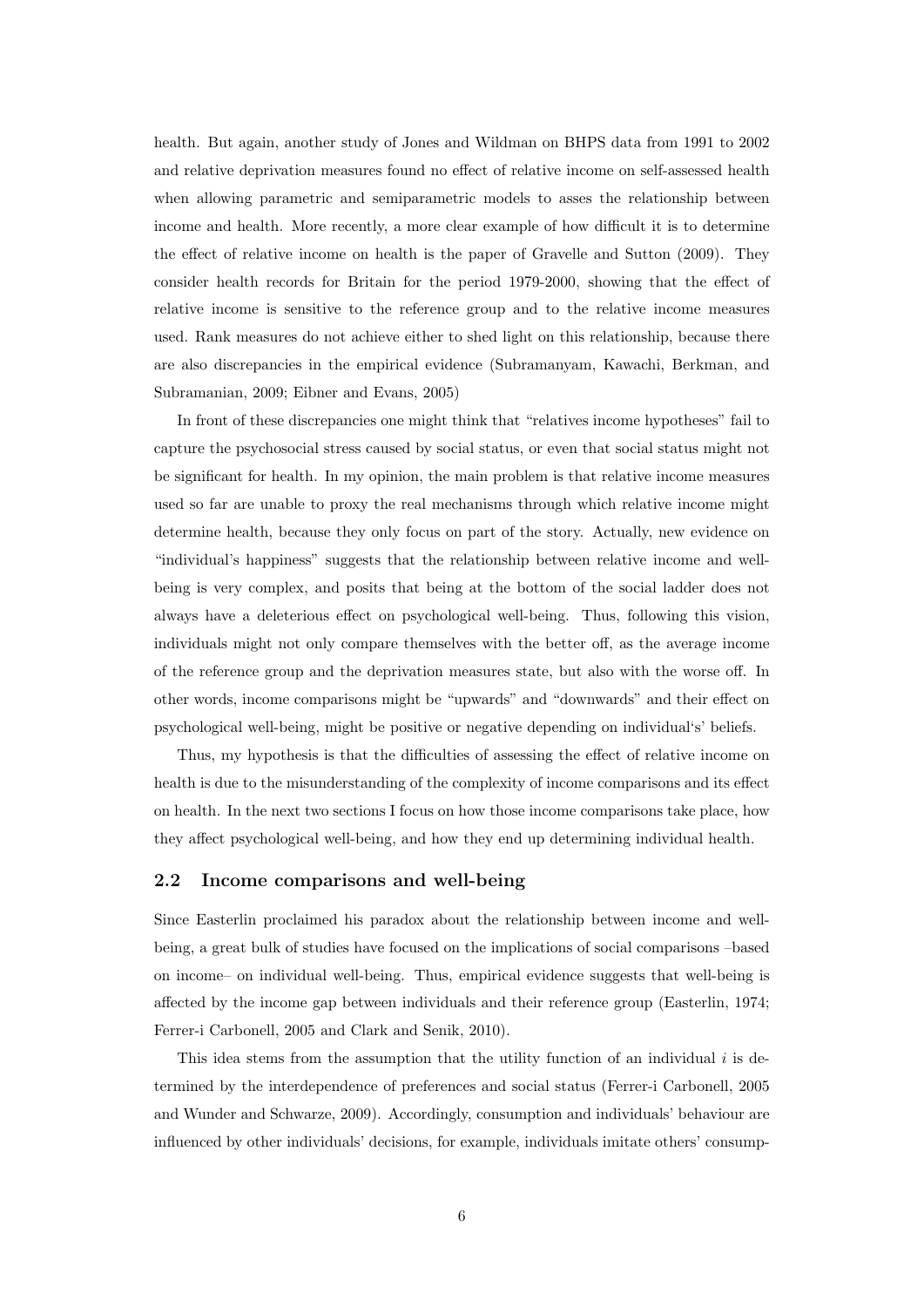tion[3](#page-6-0) . Thus, individuals would feel deprived when they cannot reach others' consumption level, that is to say, that social comparisons are relevant for well-being. In this case, individual well-being might be affected not only by individual income  $y_i$ <sup>[4](#page-6-1)</sup>, but also by individual relative income —denoted by  $y_j$ — within its reference group, as it is shown in the following equation:

$$
U_i = (y_i, y_j, X) \tag{1}
$$

Where  $Ui$  stands for the utility or well-being level of individual i, and X includes a set of individual and household characteristics, which might also be relevant for individual well-being.

Additionally, income comparisons also provide individuals with information about their self-value, which is a measure of the contentment derived from social status (Dakin and Arrowood, 1981). On the one hand, income comparisons help individuals to assess their own success or failure while on the other hand, relative income is informative about the individual esteem within the reference group (Wunder and Schwarze, 2009).

Thus, Fehr and Schmidt (1999) proposed the following utility function to capture the effects of individual income and income comparisons on well-being:

$$
U_i = y_i + \alpha \int_{y_i}^{\infty} (z - y_i) dF(y) + \beta \int_0^{y_i} (y_i - z) dF(y)
$$
 (2)

Thus, individual's welfare depends positively on own income, and negatively both on disadvantageous inequality and advantageous inequality. Disadvantageous inequality is represented in the second term of the equation by "'upwards"' income comparisons –individuals compare with richer individuals. The third term of the equation is the advantageous inequality, also named "'downwards comparisons"' –individuals compare with poorer individuals.

Fehr and Schmidt (1999) assumed that  $-1 < \beta \leq 0$  and  $\alpha \leq \beta \leq 0$ , in other words, that both upwards and downwards comparisons have a negative effect on well-being, and this effect is higher for upwards comparisons.

However, there is still controversy in the direction and the sign of income comparisons. For example, in 1949 Duesenberry pointed out that individuals compare themselves with richer individuals, namely, he suggested that in most cases social comparisons are upwards. Being worse off might lower individual well-being, because individuals might feel deprived and would consider it as a signal for social failure. As a matter of fact, Duesenberry (1949) called it "envy" effect, because individuals would envy the better off. In this case, individuals would be disadvantageous inequality averse. Ferrer-i Carbonell (2005) using SOEP data also

<span id="page-6-0"></span><sup>&</sup>lt;sup>3</sup>Ferrer-i Carbonell (2005) suggests that if everybody were to drive a Rolls Royce, one would feel unhappy with a cheaper car.

<span id="page-6-1"></span><sup>4</sup>Note if it is the case absolut income might have a positive effect on health as claimed by the absolut income hypothesis.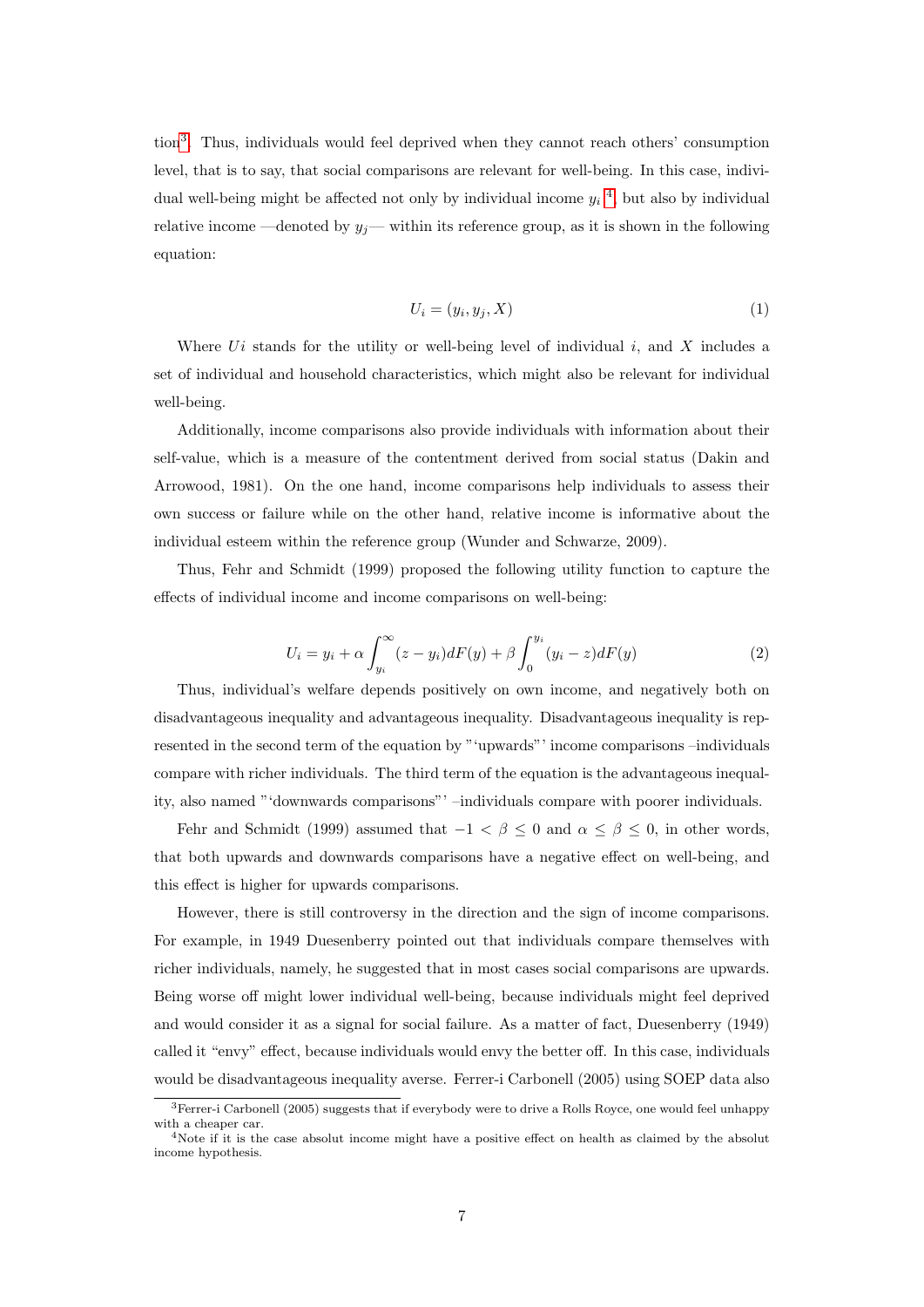finds evidence of upwards comparisons. Thus, poorer individuals' well-being, specially in East Germany, decreases when their income is lower than that of their reference group.

On the contrary, Hirschman and Rothschild (1973) were concerned about the existence of an "information effect", also called "Tunnel effect", for the similarities with a traffic jam in a two lane road. The stationary drivers anticipate the dissolution of the traffic jam, when they observe cars moving in the other lane. In the social comparisons context, Hirschman and Rothschild (1973) claimed that individuals might use the information of individuals in comparable circumstances to predict their own future income situation. Following this line of thought, an increase in average income of the reference group would be seen as an individual's own future income improvement, and individual well-being would be higher <sup>[5](#page-7-0)</sup>. This is what D'Ambrosio and Frick (2007) find in Germany, when they analyse the effect of relative income on welfare.

Alternatively, income comparisons might also be downwards, and individuals would pay attention to the worse off (Falk and Knell, 2004). Again, the effect of social comparisons might be positive or negative. Being richer might be interpreted as a "prestige effect", because it might be informative of individual social success, and individuals might be happier. On the contrary, some individuals might feel "regret" for being richer, that is to say, individuals might have aversion to advantageous inequality. For example, Wunder and Schwarze (2009) using reference groups based on occupation and region in Germany find evidence of both downward and upward comparisons. However, they claim that the latter dominate in the absolute impact on well-being.

To sum up, relative income might generate satisfaction and discontent depending on which of these effects, informative, prestige, envy or regret are generated by income comparisons on individuals.

### 2.3 Income comparisons and health

As it was mentioned previously, relative income is expected to affect health through psychosocial stress generated by the distance between individual's income and a reference income. This psychosocial stress derives, on one hand, from being material deprived, due to the difficulty to access health enhancing goods. And on the other hand, for the negative psychological effects of feeling deprived. Actually, it has been proved that psychological wellbeing has an effect on health by triggering psychosomatic diseases. A psychosomatic disease is defined as physical illness believed to be caused by psychological factors, such as recent or early life events, personality, psychological well-being and chronic or daily stress. This medical discipline claims that being happier has a favourable impact on a disease course, for example, on the onset of breast cancers implies a longer survival time. Additionally, it

<span id="page-7-0"></span> $5$ Note that a self-deception problem might arise in the long run once individuals experiment an income increase, and the average difference with the reference group disappears, in other words, the hope of further improvement vanishes and also the effect on well-being.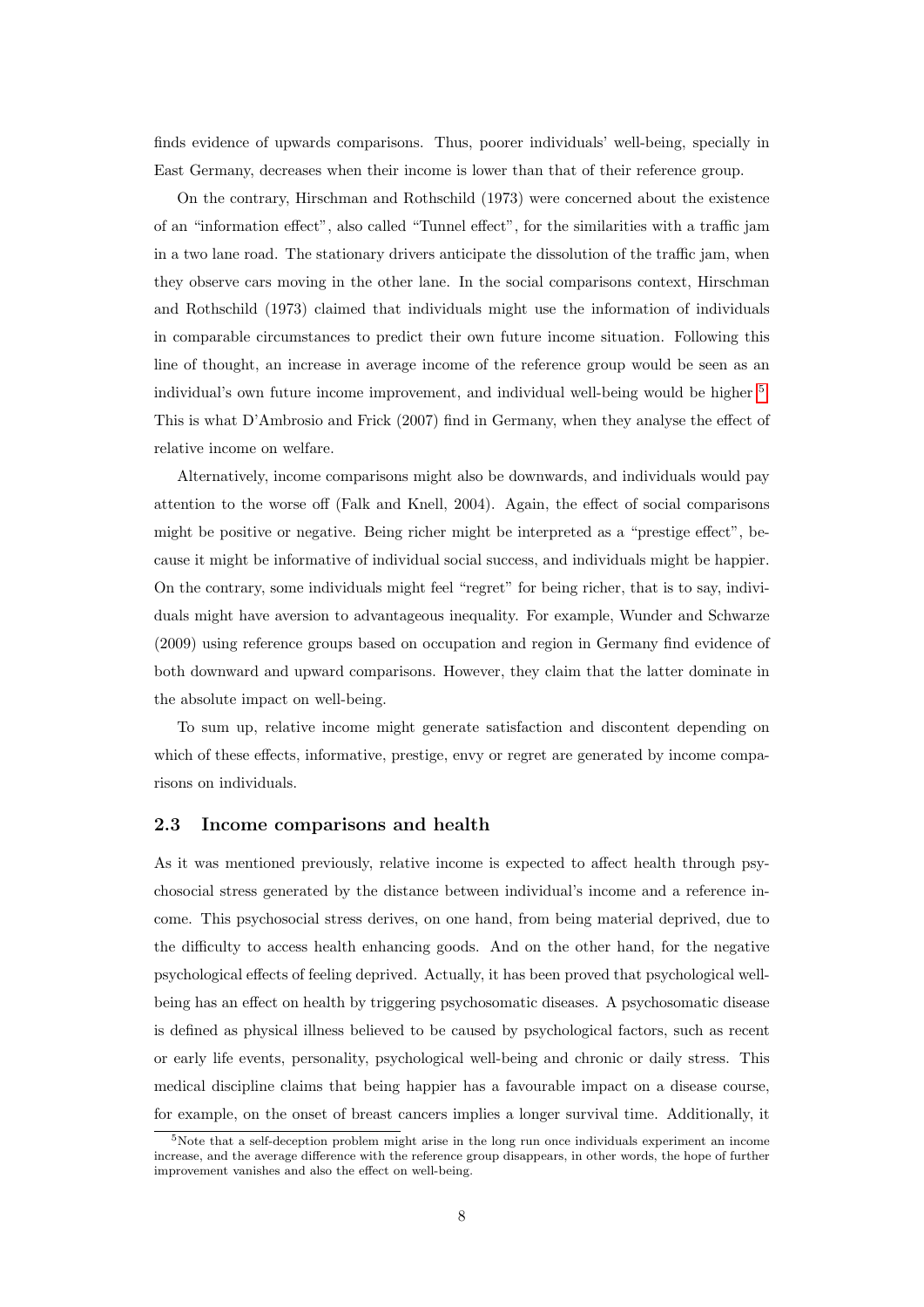plays an important role in coping with stress in transplant treatments, and finally it helps to the immunological, endocrine and cardiovascular systems (Sapolsky, 1994 and Fava and Sonino, 2000). Particularly, psychological well-being is related to different dimensions such as self-acceptance, with a positive attitude toward self, or personal purpose in life, namely, individuals derive psychological well-being from achieving personal goals or having sense of directness (Ryff and Singer, 1996). Following this argument, income comparisons might determine psychological well-being, due to its informative role about consumption possibilities, future income and self-value.

Therefore, in front of the new evidence presented in previous section, which claims that income comparisons might be in both directions, I expect that they might affect health through psychological effects in both directions as well.

Thus, when income comparisons increase psychological well-being, as in the cases of a "tunnel effect" or "prestige" mentioned above, individual health status might improve, because positive psychological well-being helps to cope with daily stress. Alternatively, if what is relevant is the "envy" or the "regret" effect, individual psychological well-being would decreases, and we expect that individual health might worsen off.

Table 1: Income comparisons and health

|                                  |               | Positive effect on health   Negative effect on health |
|----------------------------------|---------------|-------------------------------------------------------|
| Upwards: Relative Deprivation    | Tunnel Effect | Envv                                                  |
| Downwards: Relative Satisfaction | Prestige      | Regret                                                |

Bearing in mind that these downwards and upwards income comparisons also measure advantageous and disadvantageous inequality. Again inequality within the reference group, could be positive or negative for health as previous empirical evidence has shown, depending on whether the effect of inequality on individuals is material deprivation, or a protective effect because of being with richer individuals in the reference group.

As far as I know, this is the first attempt to disaggregate the effect of income comparisons on health using panel data, when analysing relative income. At the beginning of this section I describe different studies which analyse social status using relative income, but all of them consider only "upwards" comparisons. The study of Theodossiou and Zangelidis (2009) goes one step further, and analyses the effect of subjective social status, which shows the social position of the individual within a reference group. In the SOCIOLD dataset individuals were asked to compare their present income to that of other individuals of similar professional standing, with the same characteristics in terms of age, gender and educational level, in other words, using professional status as a reference group. Results for 2004 show that the ones who answer "much more than others" present a better health status compared to those who believe that their economic situations is "much less than others" within the reference group.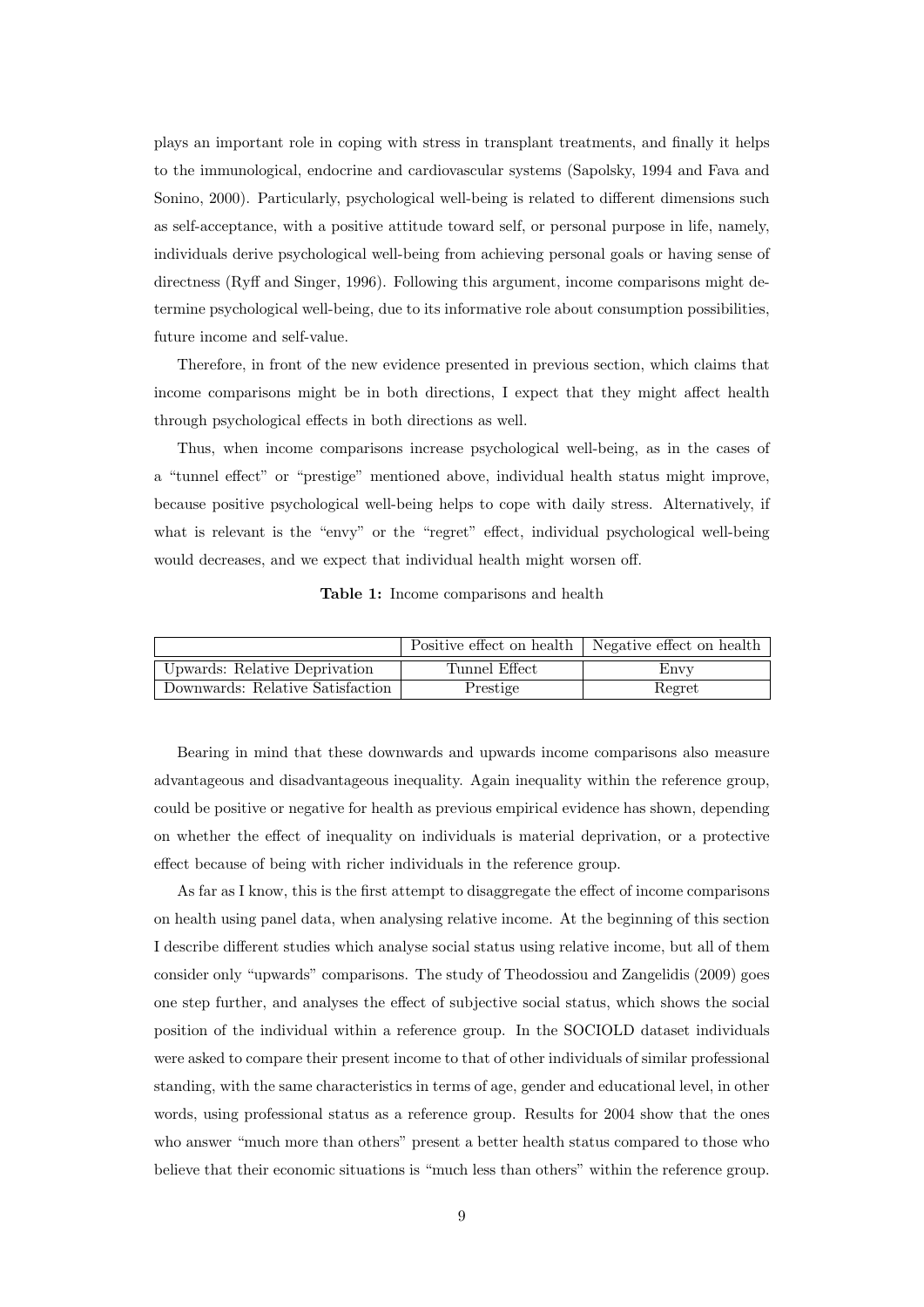Although this measure helps to evaluate the gradient between social status and income, it only considers that individuals compare mainly either with richer or with poorer, but not with both at the same time. Therefore, it does not allow us to understand all the effects of income comparisons on health explained previously, as the measure of relative income presented in this paper does.

In front of previous evidence, I expect that both, "'upwards" and "'downwards"' comparisons will be significant for Germany. However, it is not clear what sign they will present.

#### 2.4 Reference Groups

Income comparisons take place within the reference group, which contains the subjects with whom an individual compares himselfs to (Runciman, 1966 and Yitzhaki, 1979). Ferrer-i Carbonell (2005) suggests that the relevant group might be a set of people with similar observable characteristics such as age, occupation, education or location. However, this group might share other characteristics and might be diverse, such as family, friends, neighbours, co-workers and it might even diverge between countries or individuals. Again the literature is not conclusive, thus, Knight, Song, and Gunatilaka (2008) when analysing rural immigrants in China they find that individuals compare with individuals in the same village. However, for post-transition European countries Senik (2009) finds that people compare their income with individuals who know before the transitions started.

More recently, Clark and Senik (2010) analyse the third wave of the European Social Survey (ESS) covering 24 different countries and they find that different population groups have different reference groups. For instance, married people compare more with family and friends, as self-employed. And employees take colleagues as a reference group. They also note that there is divergence depending on the country. Thus, central Europe compare more with colleagues —which will be the case of Germany—, while the Spanish, Irish, Polish and Finnish compare more with family. And finally, those in Eastern Europe compare less with family than the others do.

Regarding the German case, a work of Mayraz, Wagner, and Schupp (2009) using a pretest module of the SOEP for 2008, finds that the more important income comparisons are work-related, for instance with other people in the same profession —There are no apparent differences in how men and women judge the importance of income comparisons, but there appears to be a big gender difference, with a much greater effect for male—, and less with family and almost unimportant with neighbors. These results are similar to the conclusions found in Clark and Senik (2010). Therefore, I define the reference groups by means of the profession, using the ISCO-88 occupation codes available in SOEP, aggregated into 22 different categories as suggested in Pischke (2010). I also include a geographical criteria, in other words, that individuals compare themselves with individuals in the same occupation living in the same area. For the region criteria, I use 3 different definitions, first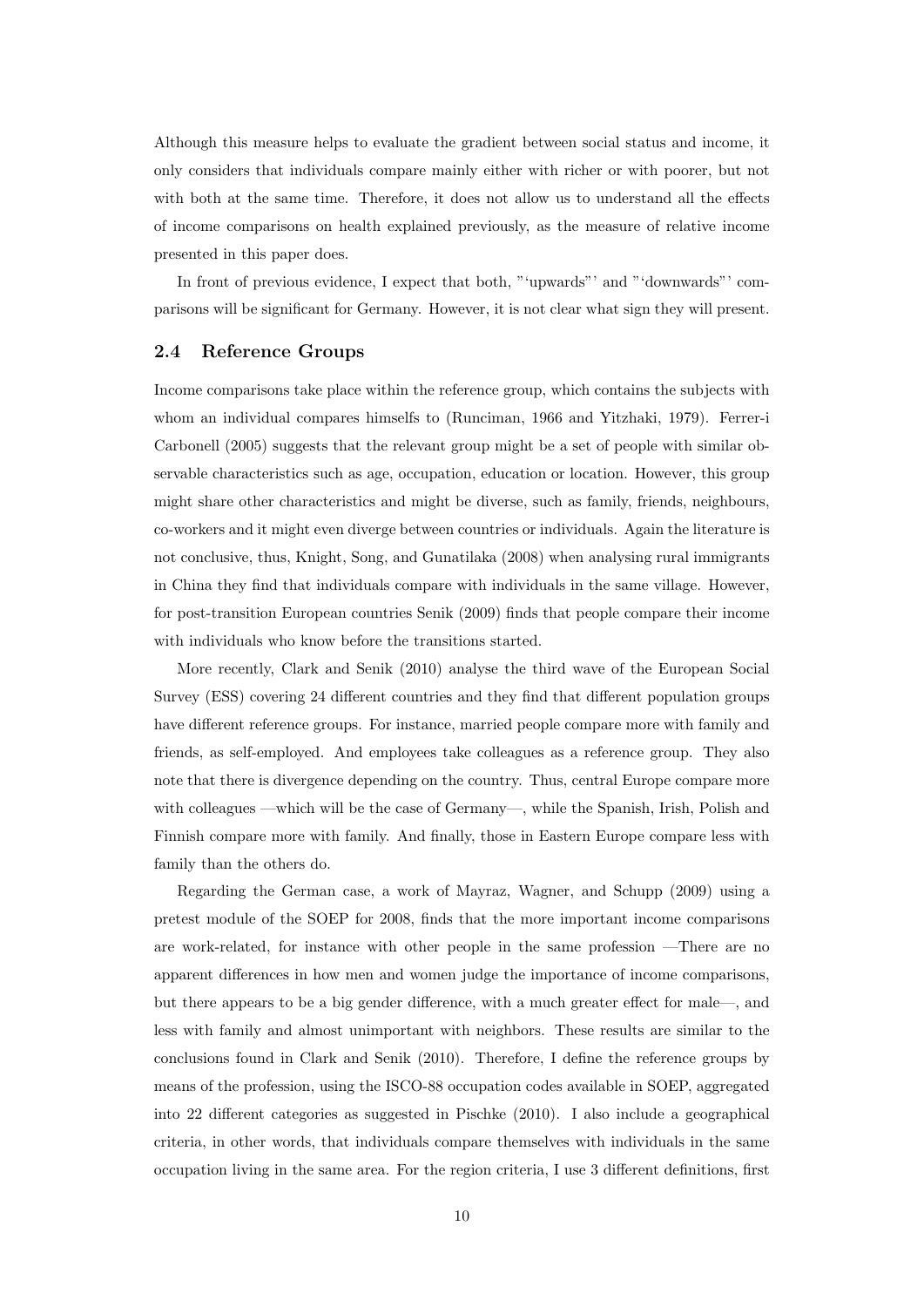<span id="page-10-0"></span>the traditional division between East and West —refoccup2—, the four region division refoccup4: East-North-Central-South— and finally the 16 Bundeslands —refoccup16. Table [2](#page-10-0) shows the number of groups in each reference group.

| Refgrup    | Min. | Max. |
|------------|------|------|
| refoccup2  |      | 44   |
| refoccup4  |      | 88   |
| refoccup16 |      | 345  |

# 3 Data and Methods

The data used in this paper is the German Socio-Economic Panel (SOEP). SOEP is a representative longitudinal study of private households in the Federal Republic of Germany that was started on 1984. We use data for the period  $1994-2008$ <sup>[6](#page-10-1)</sup>.

Our health variable is a self-assessed health measure (SAH) constructed by means of the answers to the question 'How would you describe your current health?'. The reporting answers are five different categories ordered from very bad (value one) to very good (value five). Although SAH is a subjective health measure, it has been found to be a good predictor of morbidity and mortality (Idler and Benyamini, 1997; Deaton, 2003), therefore, it is commonly used in the analysis of health.

I include a set of covariates to control for personal characteristics such as age, age square, gender, individual's number of years of education, nationality, marital status, labour status and household composition —see Table [7.](#page-26-0)

Income variable refers to the equivalised household post-government income which represents the combined income after taxes and government transfers in the previous year of all individuals in the household [7](#page-10-2) . Any missing income information due to item-nonresponse has been imputed according to the longitudinal and cross-sectional imputation procedures (see Frick and Grabka, 2005; Grabka, 2009 for a detailed description). All income measures are deflacted to 2006 prices, including a correction for purchasing power differences between West and East Germany. As suggested by Cowell and Victoria-Feser (2002), to avoid noise and bias in the estimation of the relative income indices due to outliers and extreme incomes, income distribution has been trimmed 1% of the upper and lower tails of the income distribution.

<span id="page-10-1"></span> $6$ The data used in this paper was extracted from the SOEP Database provided by the DIW Berlin using the Add-On package Panelwhiz, which has been written by Dr. John P. Haisken-DeNew. Panelwhiz also supplied SOEP Menu Plugins used to ensure longitudinal consistency.

<span id="page-10-2"></span><sup>&</sup>lt;sup>7</sup>The equivalence scaled used is the modified OECD scaled which sets a single adult to be 1.0, each additional adult to be 0.5, and each child to be 0.3 (Hagenaars, de Vos, and Zaidi,1994)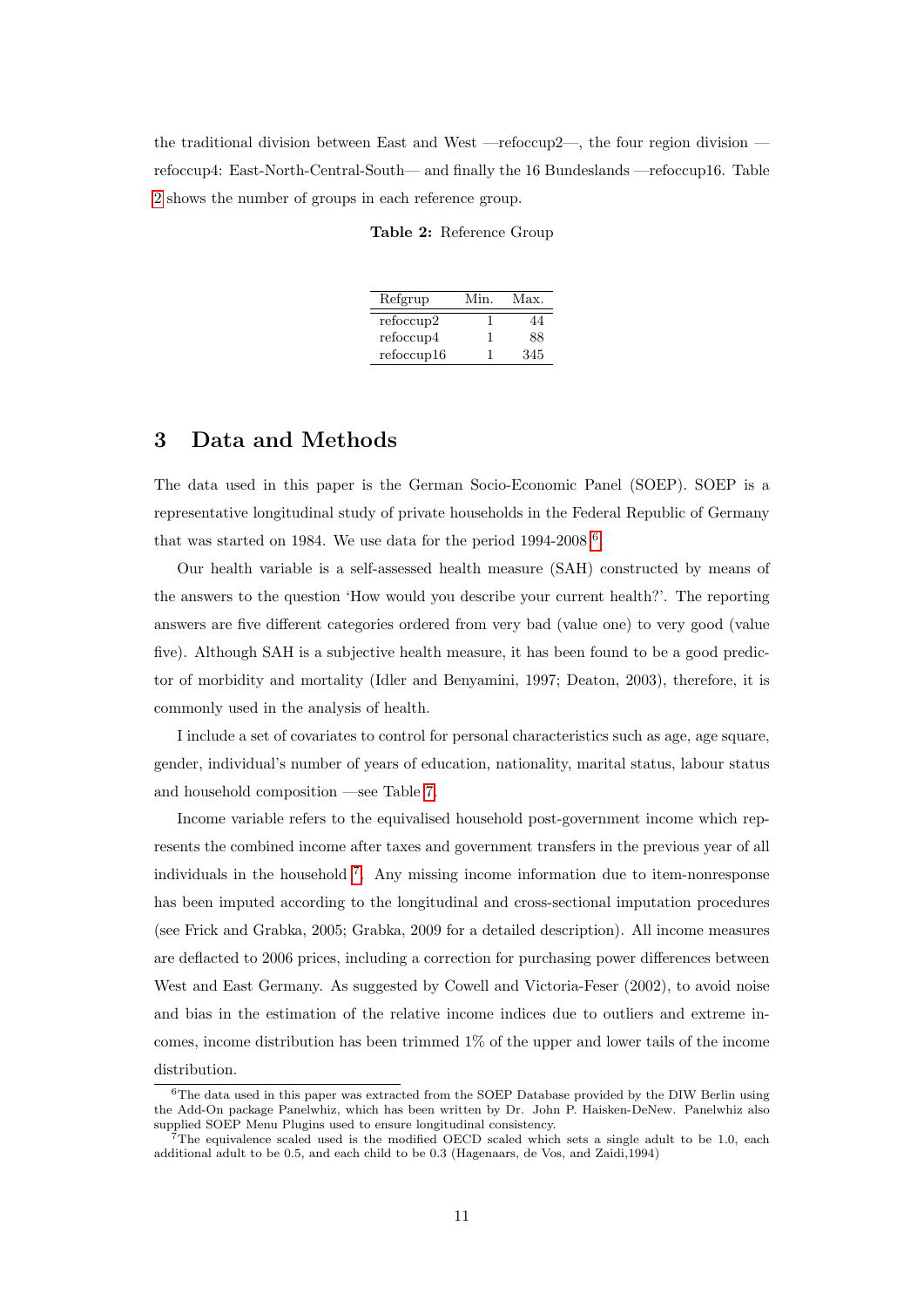#### 3.1 The relative income measure

The relative income measure based on social comparisons used in this analysis, follows the deprivation index suggested by Yitzhaki (1979), which defines upwards comparisons as the deprivation felt by a person with income  $x_i$  with respect to a person with income  $x_j$ <sup>[8](#page-11-0)</sup>.

$$
d_i(x) = (x_i - x_j) \text{ if } x_i < x_j,
$$
\n
$$
= 0 \text{ else}
$$

(3)

Thus, the deprivation function of the person with income  $x_i$  is:

$$
D_i(x) = \frac{\sum_{j \in B_i(x)} (x_j - x_i)}{n},\tag{4}
$$

Chakravarty (1997) proposes to look at a relative concept of deprivation felt by a person with income  $x_i$  with respect to a person with income  $x_j$ , namely, their income share differential  $\frac{d_i(x)}{\lambda(x)}$ . Now, the total relative deprivation function of the person with income  $x_i$  is:

$$
RD_i(x) = \frac{\sum_{j \in B_i(x)} (x_j - x_i)}{n\lambda(x)},\tag{5}
$$

where  $\lambda(x)$  is the mean income of the reference group.  $B_i$  refers to the set of individuals that have a higher income than individual  $i$  in the reference group.

Regarding the downwards comparisons, D'Ambrosio and Frick (2007) suggest a relative satisfaction function of the person with income  $x_i$ ,  $S_i(x)$ . The function  $S_i(x)$  is

$$
RS_i(x) = \frac{\sum_{j \in W_i(x)} (x_i - x_j)}{n\lambda(x)},\tag{6}
$$

 $W_i$  refers to the set of individuals that have a lower income than individual i in the reference group. In this case, deprivation and satisfaction indexes are also calculated for all the reference groups.

#### 3.2 The estimation procedure

A health production model is used in order to estimate the effect of relative income on self-assessed health:

$$
h_{it}^* = X_{it}\beta + y_{it} + RD_{it} + RS_{it} + e_{it}
$$
\n
$$
\tag{7}
$$

<span id="page-11-0"></span><sup>8</sup>As I mentioned in the introduction, the results of this paper are based on the relative measure suggested by Ferrer-i Carbonell (2005). In the next version of the paper I am going to consider also the deprivation and satisfaction indexes proposed by D'Ambrosio and Frick (2007)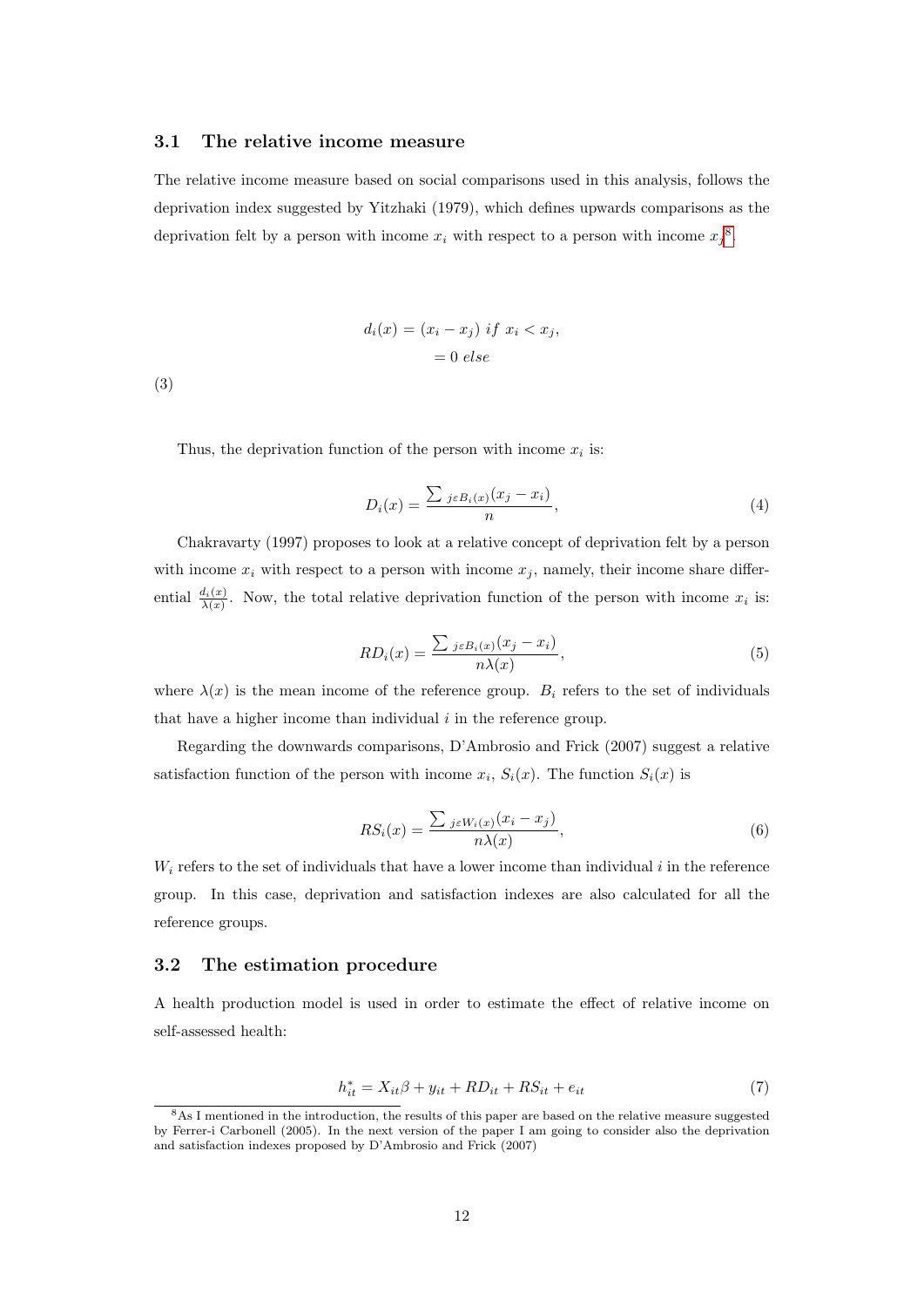$$
h_{it} = k \Leftrightarrow h_{it} \in [\lambda_k, \lambda_{k+1}] \tag{8}
$$

Where  $h_{it}^*$  is the latent health status of the individual i at time t.  $h_{it}$  is the individual observed health measured by means of the self-assessed health and  $\lambda_k$  i the kth cut-off point for the five different k categories. In the left-hand side,  $X_{it}$  is a set of control variables,  $y_{it}$ stays for the income variable and  $RD_{it}$  and  $RS_{it}$  are the relative income measures —relative deprivation and relative satisfaction respectively.

Given the ordinal nature of self-assessed health, it is difficult to apply traditional econometric techniques to estimate the model. For this reason, health has been transformed to a "'pseudo"' continuous variable following the "'Probit OLS"' method (POLS), proposed by Van Praag and Ferrer-i Carbonell (2004). This econometric strategy estimates the conditional expectation  $\overline{\mu}_{i_n} = E(\mu | \mu_{i-1} < \mu \leq \mu_i)$  of the true values of health, which cannot be directly observed, by means of the normal distribution as suggested by Maddala (1983):

$$
\overline{\mu}_{i_n} = E(\mu \left| \mu_{i-1} < \mu \le \mu_i) = \frac{n(\mu_{i_n-1}) - n(\mu_{i_n})}{N(\mu_{i_n}) - N(\mu_{i_n-1})}(9) \right)
$$

where  $\overline{\mu}_{i_n}$  is a discrete random variable which is used as a proxy of the real individual health.  $N$  is the cumulative standard normal distribution and  $n$  is the standard normal density function.

Once the transformation is done,  $h_{it}$  from equation (6) works as a continuous variable, and the model can be estimated using traditional econometric strategies, allowing to interpret estimated coefficients as marginal effects, and directly to compare the results obtained with different models (Origo and Pagani, 2009).

Moreover, taking advantage of the panel structure of the data I also control for timeinvariant unobserved individual effect, to correct for the existence of omitted variables:

$$
h_{it} = X_{it}\beta + y_{it}\gamma_1 + RD_{it}\gamma_2 + RS_{it}\gamma_3 + u_i + \epsilon_{it}
$$
\n
$$
(10)
$$

where  $u_i$  is the time-invariant individual-level effect, and  $\epsilon_{it}$  is the disturbance term.

In order to estimate equation (9), an assumption has to be done regarding the correlation between  $u_i$  and the regressors. When this correlation is zero,  $u_i$  is considered "'an individual random effect"' (RE), and parameters can be consistently estimated by OLS with robust variance matrix, what is named Pooled OLS, which do not require full strict exogeneity. However,  $u_i$  is a nuisance parameter and cannot be estimated. Given that Pooled OLS might be inefficient, the model could also be estimated by modeling the within-panel correlation to get more efficient estimates. This option is called "'Random Effects"' estimation (RE).

On the other hand, if the unobserved effect is suspected to be correlated with the  $X_{it}$ 's, "'fixed-effects"' (FE) is the most appropriate strategy to estimate coefficient consistently (Wooldridge, 2010). My intuition says that it is the case, for example, genetics or ability are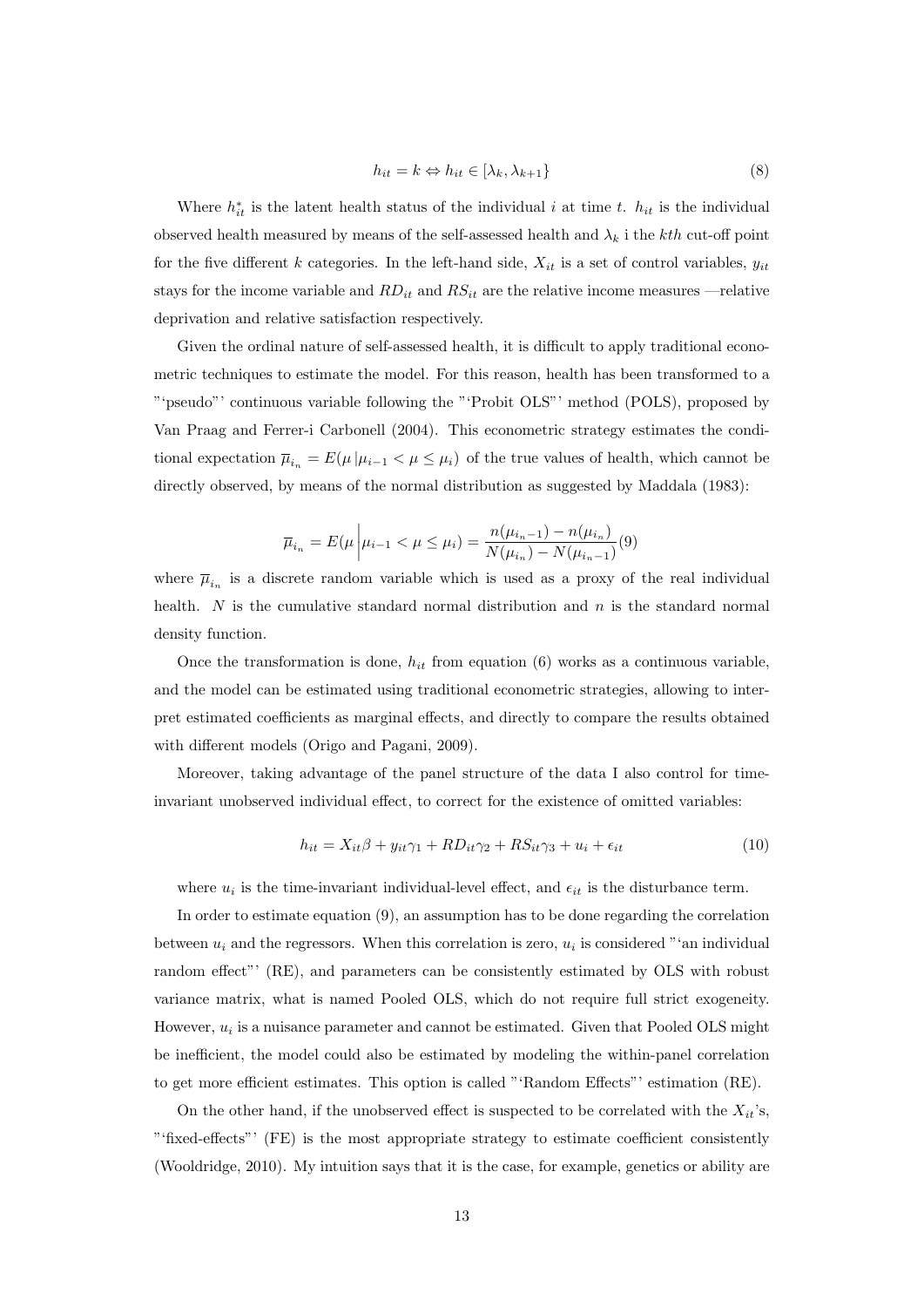individual time invariant unobserved effect, which obviously affects health, but also could be correlated with other explanatory variables such as income or education. In this case the use of FE might solve part of the income endogeneity <sup>[9](#page-13-0)</sup>.

Both techniques can be easily applied using traditional statistical packages. Nonetheless, one drawback of the FE approach is that it removes panel-level averages —  $h_i$ ,  $\overline{y}_i$ ,  $RD_i$  and  $\overline{RS}_{it}$  from each side of equation (9) to get rid off the fixed effect  $u_i$  from the model.

$$
h_{it} - \overline{h}_i = (X_{it} - \overline{X}_{it})\beta + (Z_i - Z_i)\delta + (y_{it} - \overline{y}_i)\gamma_1 + (RD_{it} - \overline{RD}_i)\gamma_2 + (RS_{it} - \overline{RS}_{it})\gamma_3 + u_i - u_i + \epsilon_{it} - \overline{\epsilon}_i
$$
\n(11)

obtaining:

$$
\widetilde{h_{it}} = \widetilde{X_{it}} \beta + \widetilde{y_{it}} \gamma_1 + \widetilde{RD_{it}} \gamma_2 + \widetilde{RS_{it}} \gamma_3 + \widetilde{\epsilon_{it}} \tag{12}
$$

Then, OLS can be applied to equation (11), and it will produce consistent estimates. However, note that  $Z_i$  are time-invariant covariates. This approach implies that any characteristic that does not vary over time cannot be estimated, because it disappears after the differences transformation, for instance individual's gender or origin. In order to avoid this, Mundlak (1978) recommends to include panel-level means of the time-varying regressors to capture its correlation with  $u_i$ . Moreover, estimated coefficients on time-varying variables are numerically identical to within estimates, in other words, to FE estimation. In addition, Mundlak (1978)'s approach allows us to estimate coefficients on time-invariant variables, and also to test the appropriateness of RE, conducting a Wald test on panel-level means coefficients. If the null hypothesis of "'all panel-level means are 0"' is rejected, it means that unobserved heterogeneity is correlated with the regressors. In that case, orthogonality assumption is violated, inconsistent RE estimates will significantly differ from their FE counterparts, and the latter model will be more convenient. This can also be tested using a Hausman test, which considers the null hypothesis that extra orthogonality conditions imposed by the RE estimator are valid. Again if this null hypothesis is rejected, FE estimation is more appropriate (Baum, 2006).

### 4 Results

This section shows the results of the two econometric specifications used in this paper:

- 1. Pooled OLS
- 2. Panel effects with unobserved heterogeneity

<span id="page-13-0"></span><sup>&</sup>lt;sup>9</sup> Nevertheless, if omitted variables are not time-invariant or it exists reverse causality between income and health, income will be still endogenous.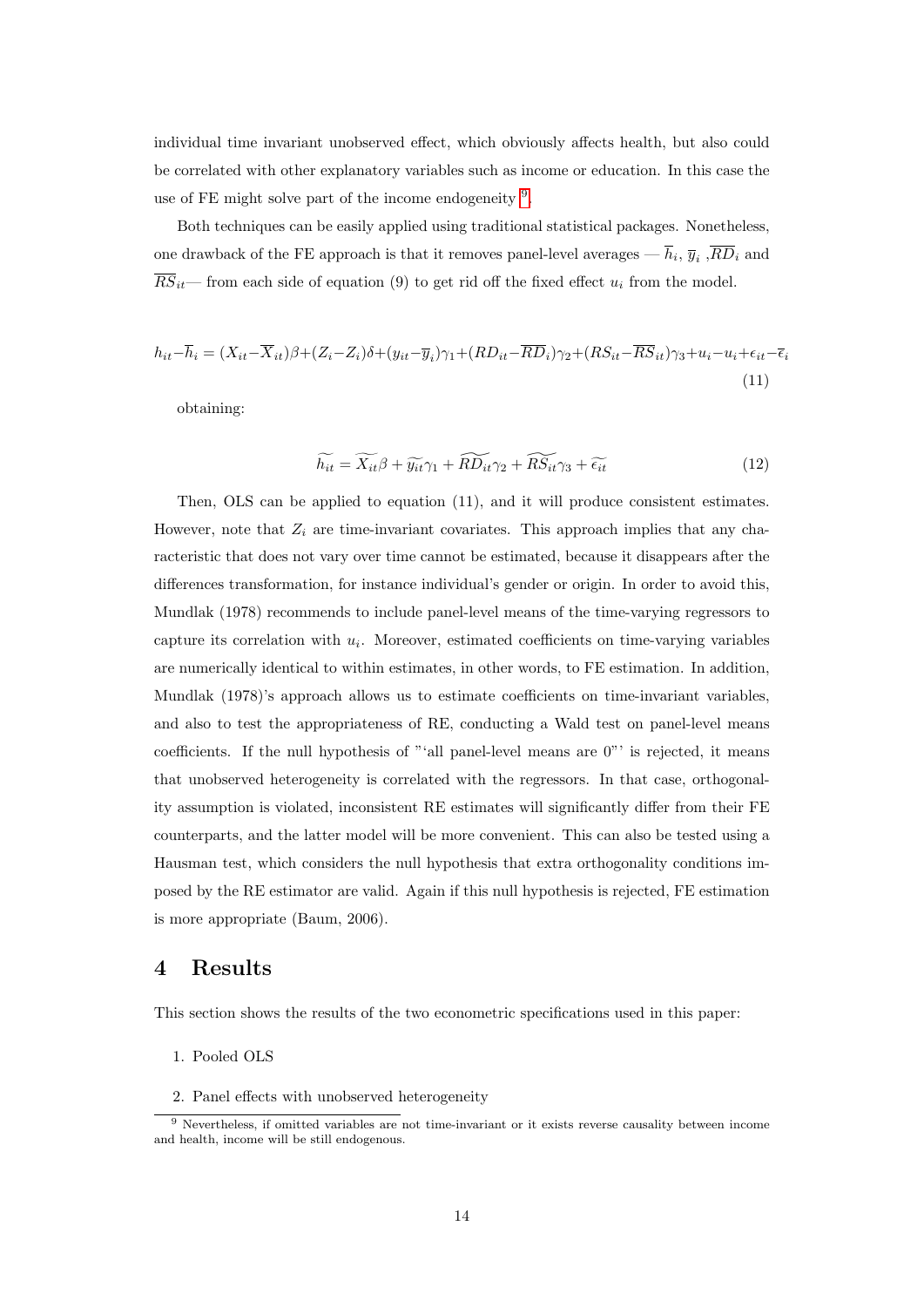#### 4.1 Pooled OLS

Table [3](#page-15-0) summarizes Pooled OLS estimation using the whole sample (TOTAL), and two subsamples for MALE and FEMALE. The three specifications include all the covariates. As expected age has a deleterious effect on health due to human capital depreciation —specially for MALES—, which increases with age as shown by the positive effect of age squared. In the TOTAL sample estimation females report worse SAH than males, being positive the effect of household size and education. All these results coincide with previous research.

Regarding civil status, being married has a protective effect on health, but only for females. The same happens for the case of widowed and divorced individuals. Being single has no effect on SAH. Europeans and non-Europeans report better SAH than Germans, but these variables are only significant for the case of males. However, individuals who affirm being stateless report worse SAH in the three sample. Finally, employment shows a significant and positive effect on SAH with respect to individuals on vocational training, irregular workers and sheltered workers, but not with respect to not employed. In fact, unemployment is believed to affect health negatively. However, in this case the not employed variable might content also individuals who have freely decided not to work, and in this case, not working would not be negative for health. Thus, the unemployment effect might be offset by this positive situation. However, to be not employed is only significant for females.

For the three samples income presents a positive and significant effect on SAH. Nevertheless, the impact is slightly higher for males. In this case, the evidence suggests that Absolute Income is relevant for health.

I find also evidence of a significant effect of Relative Income measured by means of "upwards" and "downwards" income comparisons. Thus, RD presents a positive sign and RS is negative for the whole sample specification. Both relative income indexes are significant showing that both "upwards" and "downwards" income comparisons are relevant for health. These results would suggest that there is no evidence of psychosocial stress when individuals compare to richer individuals, on the contrary, it would be a "tunnel effect". On the other hand, richer individuals would feel regret when distance to worse off is higher, and it might worsen health. Moreover, the positive impact of  $RD$  is much stronger than the impact of RS, and slightly higher than the effect of income. Thus, in the case of Germany it seems that the negative impact of downward comparison might be compensated by the positive effect of RD.

The same patter is found in the male and female samples. However, the impact of RD is higher for women than for men. Nevertheless, the effect of RS on health is not significant in the female sample.

These results shed light on how relative income operates on health. Notice that depending on the direction of income comparisons the effect on health is different. The results of this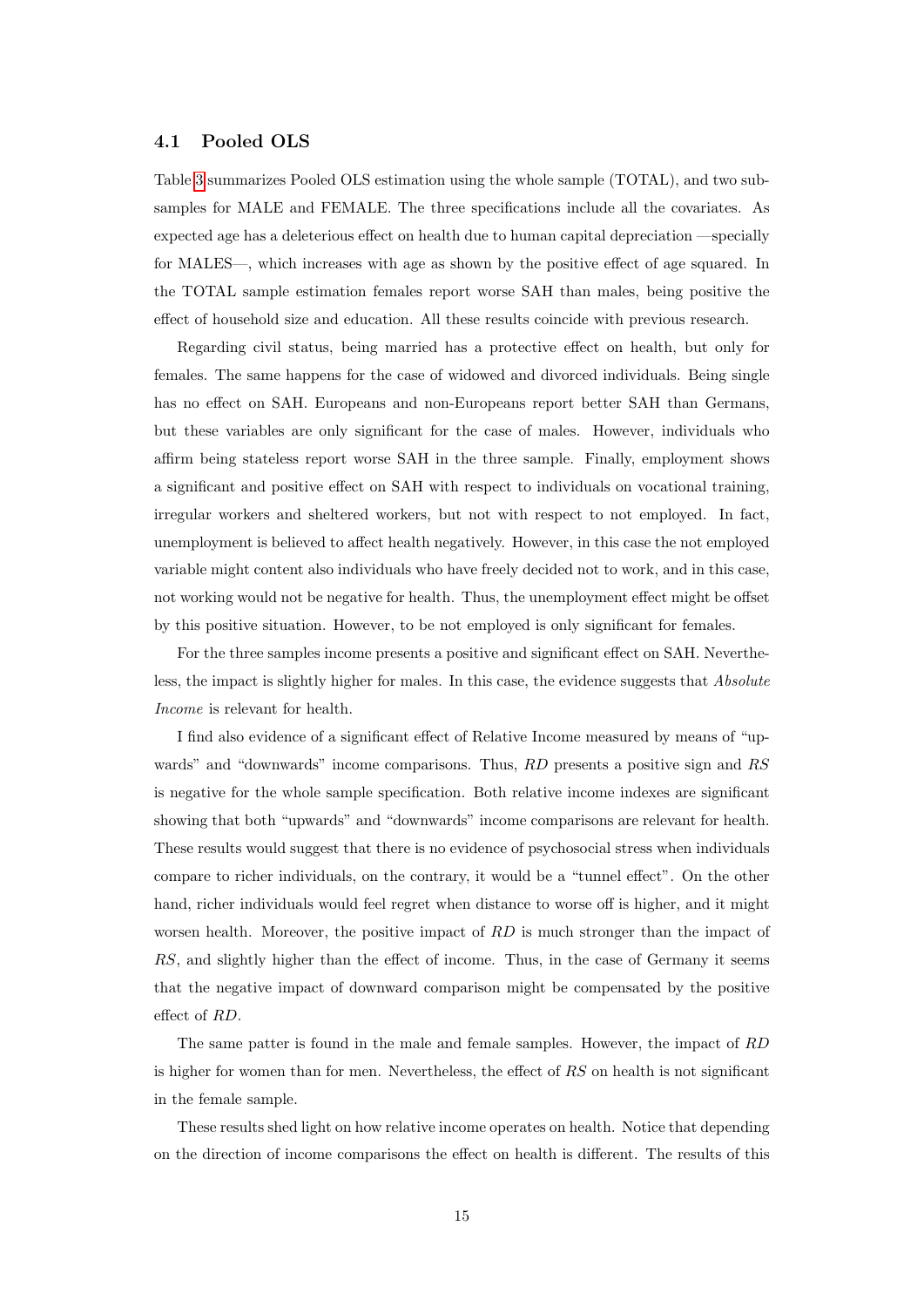Table 3: Pooled OLS

<span id="page-15-0"></span>

|                   | <b>TOTAL</b> |       | <b>MEN</b> |       | <b>FEMALE</b> |        |
|-------------------|--------------|-------|------------|-------|---------------|--------|
| age               | $-0,0265$    | ***   | $-0,0328$  | ***   | $-0,0213$     | ***    |
| age               | 0,0002       | ***   | 0,0002     | ***   | 0,0001        | $**$   |
| female            | $-0,0422$    | ***   |            |       |               |        |
| married           | 0,0285       | $***$ | 0,0130     |       | 0,0417        | $\ast$ |
| single            | 0,0116       |       | 0,0123     |       | 0,0108        |        |
| divorced          | 0.0238       | ***   | 0,0213     |       | 0.0239        | $***$  |
| widow             | 0.0462       | $***$ | 0.0419     |       | 0.0448        | $\ast$ |
| euro              | 0,0398       | ***   | 0,0663     | ***   | 0,0020        |        |
| non-euro          | 0,0288       | $***$ | 0,0623     | ***   | $-0,0114$     |        |
| stateless         | $-0,1311$    | ***   | $-0,0369$  | $***$ | $-0,2422$     | ***    |
| training          | $-0.0590$    | ***   | $-0.0617$  | ***   | $-0.0655$     | ***    |
| mg_working        | $-0,0064$    |       | $-0,0514$  | ***   | $-0,0003$     |        |
| not_working       | 0,0681       | $**$  | 0,0477     |       | 0,0817        | $\ast$ |
| sheltered_working | $-0,4937$    | ***   | $-0,4622$  | ***   | $-0,5382$     | ***    |
| hsize             | 0.0168       | ***   | 0.0124     | ***   | 0,0213        | ***    |
| $_{\rm educ}$     | 0.0101       | ***   | 0.0108     | ***   | 0,0100        | ***    |
| lny               | 0,1920       | ***   | 0,1955     | ***   | 0,1931        | ***    |
| RD                | 0,2186       | ***   | 0,2095     | ***   | 0,2451        | ***    |
| $_{\rm RS}$       | $-0,0400$    | $***$ | $-0,0614$  | ***   | $-0,0200$     |        |
| cte               | $-1,8140$    | ***   | $-1,6906$  | ***   | $-2,0190$     | ***    |
| R <sub>2</sub>    | 0.0813       |       | 0.0903     |       | 0.0719        |        |
| obs.              | 143443       |       | 78418      |       | 65025         |        |

Note: Control variables are included in all the specifications. All specifications include year dummies. Significance: \*\*\* 99% confidence level, \*\* 95% and \* 90%. RD and RS are refered to refoccup.

paper are in concordance with previous research, which finds also evidence of an informative effect of "upwards" comparisons on happiness in the case of Germany (D'Ambrosio and Frick, 2007). However, they contradict the idea that relative deprivation generates psychosocial stress.

Thus, Pooled OLS results show that relative income is relevant for health. And both, "upwards" and "downwards" income comparisons are important to determine health trough psychological well-being.

### 4.2 Panel effects with unobserved heterogeneity

In this section I present the results when unobserved heterogeneity is considered. As a matter of fact, I focus on two possible scenarios. The first one, when the time-invariant unobserved effect is not correlated with the regressors, that is to say, that the model is estimated using RE. And Secondly, when  $X's$  are allowed to be correlated with  $u_i$ . In this case, I estimate the model using the Mundlak's approach, which is equivalent to estimate the model by FE.

Table [4](#page-17-0) shows the three specifications considered in previous section but now estimated by RE and Mundlak's approach. The sign and significativaty of the covariates under RE specification are similar to the Pooled OLS estimation. However, some of them such as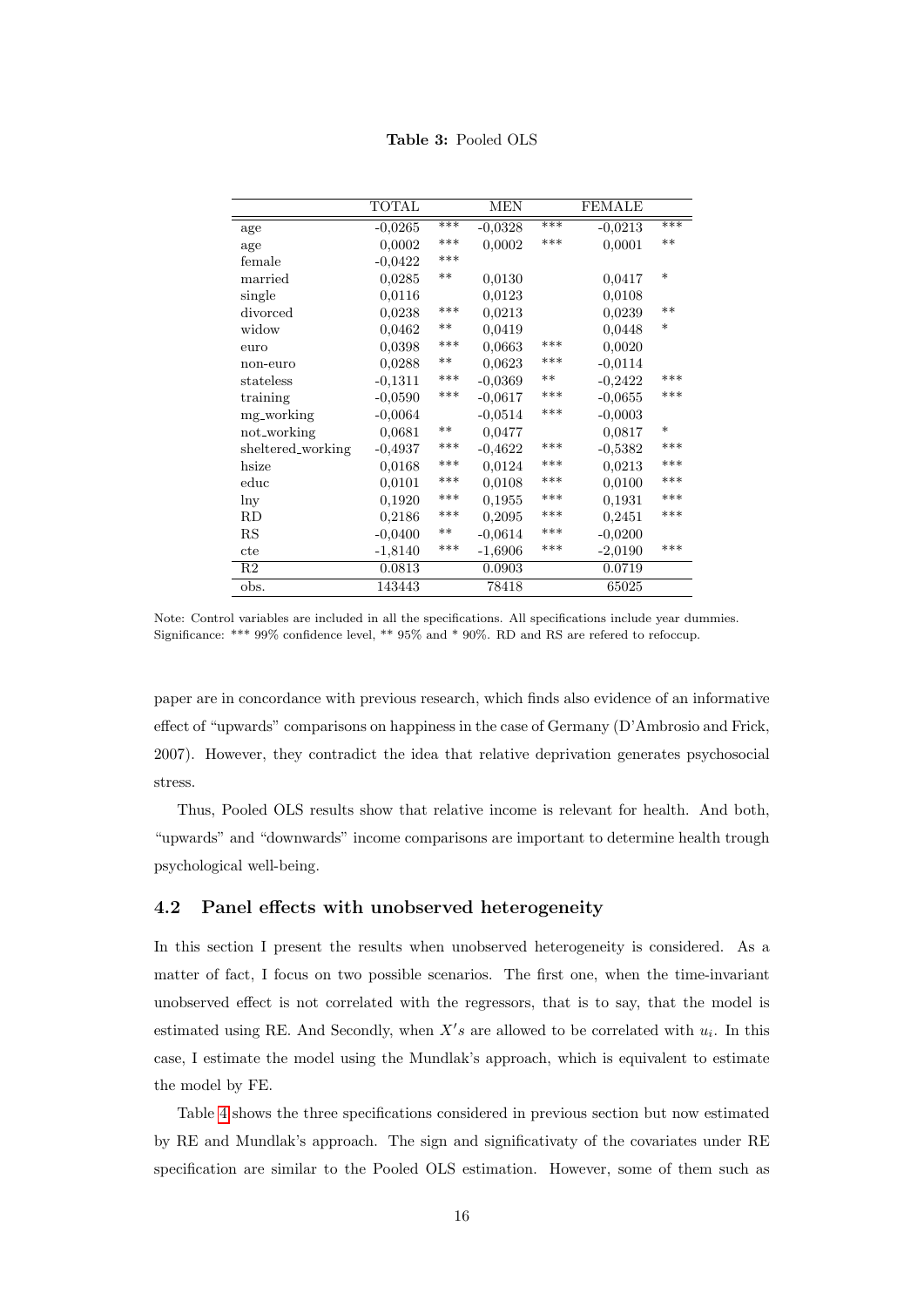hsize and educ lose their significativity when using Mundalk's approach. It could be because panel variation of both variables is low. Nevertheless, their panel-level means are significant. One possible explanation is that the effect of these variables on health is through omitted variables. Thus, once unobserved heterogeneity is taken into account their effect on health vanishes.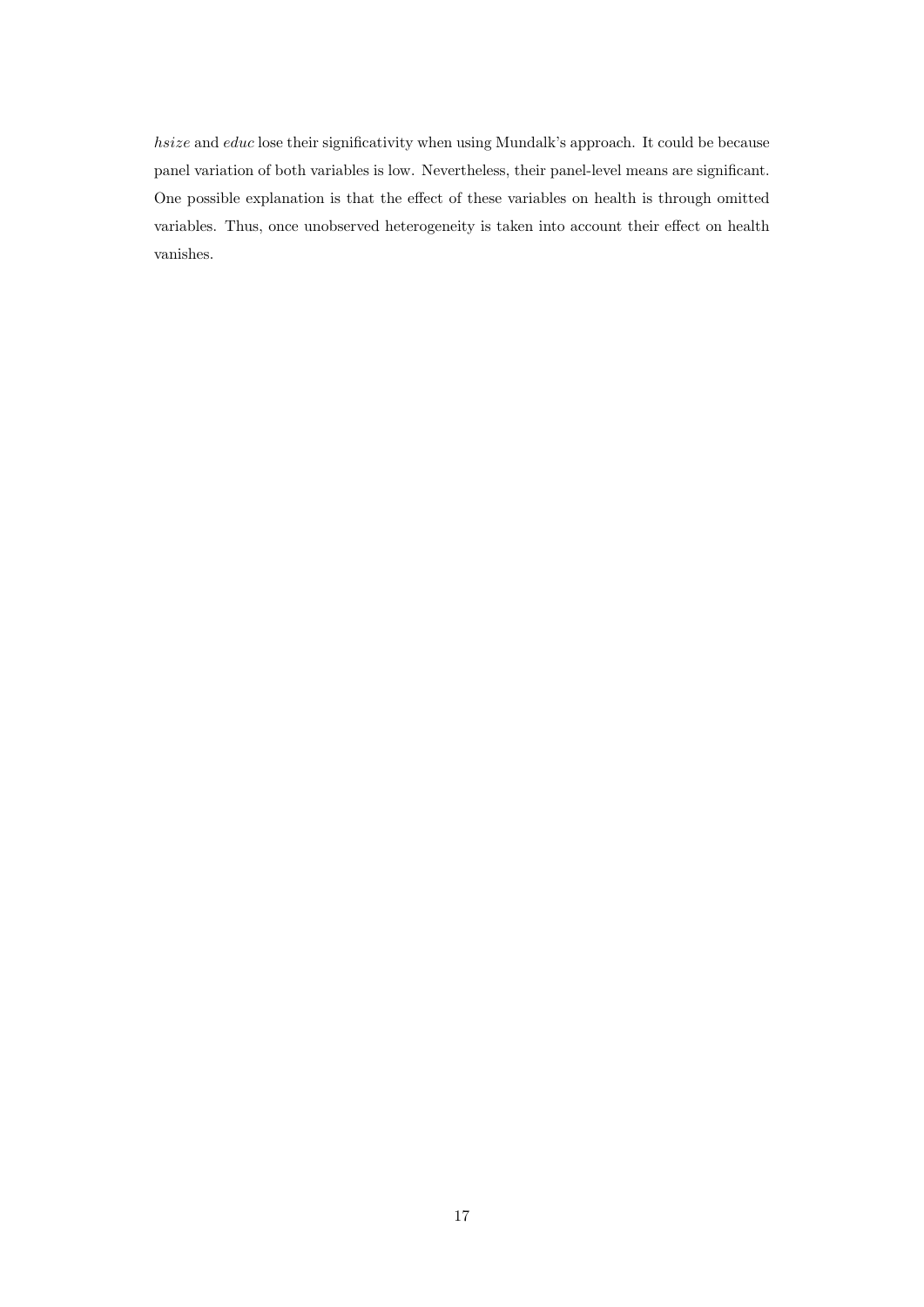Note: Control variables are included in all specifications. All specifications include year dummies. Significance: \*\*\* 99% confidence level, \*\* 95% and \* 90%. RD and RS are refered<br>to refoccup. Note: Control variables are included in all specifications. All specifications include year dummies. Significance: \*\*\* 99% confidence level, \*\* 95% and \* 90%. RD and RS are refered to refoccup.

|                             | TRE            |                      | T_Mund     |          | <b>M_RE</b> |          | $M_M$      |                      | $_{\rm F, RE}$ |          | $F_{\rm Mund}$ |                      |
|-----------------------------|----------------|----------------------|------------|----------|-------------|----------|------------|----------------------|----------------|----------|----------------|----------------------|
| age                         | 0.01990<br>ℸ   | $***$                | $-0,02442$ | ***      | $-0.02528$  | ***      | $-0,03079$ | ***                  | $-0,01468$     | ***      | $-0,01702$     | ***                  |
| agesq                       | 0,00008        | $***$                | $-0,00002$ |          | 0,00013     | ***      | 0,00004    |                      | 0,00003        |          | $-0,00008$     | ***                  |
| female                      | 0,04665<br>T   | ***                  | $-0,04541$ | ***      | 0,00000     |          |            |                      |                |          |                |                      |
| married                     | 0,04368        | $***$                | 0,04755    | $**\ast$ | 0,02173     | ₩        | 0,02600    | $\ast$               | 0,06265        | $**\ast$ | 0,06714        | $***$                |
| single                      | 0,00580        |                      | 0,00781    |          | 0,00766     |          | 0,01441    |                      | 0,00287        |          | $-0,00036$     |                      |
| divorced                    | 0,01730        | $\stackrel{*}{\ast}$ | 0,02580    | ***      | 0,01104     |          | 0,01855    |                      | 0,02053        | ⋇        | 0,03194        | $\stackrel{*}{\ast}$ |
| widow                       | 0,01028        |                      | $-0,03240$ |          | $-0,05462$  | ₩        | $-0,09875$ | $* \ast$             | 0,02781        |          | $-0,00831$     |                      |
| euro                        | 0,02890        | $***$                | 0,04846    | $***$    | 0,05825     | $***$    | 0,08186    | $**\n$               | $-0,00986$     |          | 0,00447        |                      |
| non-euro                    | 0,02447        | $\ast$               | 0,04159    | $***$    | 0,05689     | ***      | 0,07311    | ***                  | $-0,01294$     |          | 0,00543        |                      |
| stateless                   | 0,16406        |                      | $-0,14091$ |          | $-0,05584$  |          | $-0,04203$ |                      | $-0,27869$     | ***      | $-0,22218$     | ***                  |
| training                    | $-0,01733$     | $* \ast$             | $-0,01057$ |          | $-0,01206$  |          | $-0,00132$ |                      | $-0,02594$     | $*$      | $-0,01969$     |                      |
| mg-working                  | 0,00052        |                      | $-0,00107$ |          | $-0,01610$  |          | $-0,01519$ |                      | 0,00254        |          | 0,00188        |                      |
| not_working                 | 0,06376        | $**\ast$             | 0,06893    | $***$    | 0,04105     |          | 0,04422    |                      | 0,08653        | $***$    | 0,09590        | $***$                |
| sheltered_working           | 1,43917        | ***                  | $-0,06289$ |          | $-0,45316$  | $***$    | $-0,21620$ |                      | $-0,42906$     | ***      | 0,49087        | ***                  |
| hsize                       | 0,00713        | ***                  | $-0,00095$ |          | 0,00510     | $* \ast$ | 0,00015    |                      | 0,00950        | ***      | $-0,00193$     |                      |
| educ                        | 0,01273        | $***$                | $-0,00024$ |          | 0,01299     | $***$    | $-0,00068$ |                      | 0,01295        | $**\ast$ | 0,00008        |                      |
| $\ensuremath{\mathrm{Im}y}$ | 1,14057        | $***$                | 0,06982    | $***$    | 0,15423     | $***$    | 0,08708    |                      | 0,12972        |          | 0,05603        | $\stackrel{*}{*}$    |
| RD                          | 0,17636        | ***                  | 0,08149    | ***      | 0,17908     | ***      | 0,08384    | $***$                | 0,17892        | $***$    | 0,08345        | ⋇                    |
| RS                          | $-0,03107$     | ***                  | $-0,02534$ | $*$      | $-0,04901$  | ***      | $-0,03876$ | $***$                | $-0,01339$     |          | $-0,01245$     |                      |
| age_m                       |                |                      | $-0,00603$ | $* \ast$ |             |          | $-0,00676$ | $\ast$               |                |          | $-0,00880$     | ₩                    |
| agesq_m                     |                |                      | 0,00023    | ***      |             |          | 0,00025    | $***$                |                |          | 0,00026        | $***$                |
| married_m                   |                |                      | $-0,05598$ | $\ast$   |             |          | $-0,02808$ |                      |                |          | $-0,07936$     | $\ast$               |
| single_m                    |                |                      | 0,00559    |          |             |          | $-0,00473$ |                      |                |          | 0,01773        |                      |
| divorced_m                  |                |                      | $-0,00689$ |          |             |          | $-0,00077$ |                      |                |          | $-0,00517$     |                      |
| widow_m                     |                |                      | 0,09852    | $***$    |             |          | 0,13299    | $\stackrel{*}{\ast}$ |                |          | 0,07793        | ∗                    |
| training_m                  |                |                      | $-0,09472$ | ***      |             |          | $-0,12082$ | ***                  |                |          | $-0,08409$     | ***                  |
| mgworking_m                 |                |                      | $-0,02910$ | $\ast$   |             |          | $-0,06454$ | $\ast$               |                |          | $-0,02365$     |                      |
| notworking_m                |                |                      | 0,02446    |          |             |          | 0,03372    |                      |                |          | $-0,00607$     |                      |
| shelteredworking_m          |                |                      | $-0,51250$ | $**\ast$ |             |          | $-0,38248$ | $\ast$               |                |          | $-1,05405$     | $**\ast$             |
| hsize m                     |                |                      | 0,02155    | $***$    |             |          | 0,01371    | $***$                |                |          | 0,02901        | $***$                |
| educ_m                      |                |                      | 0,01153    | $***$    |             |          | 0,01329    | ***                  |                | ***      | 0,01090        | $***$                |
| $\ln x$ trim_m              |                |                      | 0,11273    | ***      |             |          | 0,09234    | ***                  |                | ***      | 0,13154        | ***                  |
| $RD_m$                      |                |                      | 0,10906    | $*$      |             |          | 0,12415    | $\ast$               |                |          | 0,10474        |                      |
| $RS_m$                      |                |                      | 0,00649    |          |             |          | 0,00779    |                      |                | $***$    | 0,00391        |                      |
| cte                         | 1,37924<br>7   | ***                  | $-1,71841$ | ***      | $-1,38104$  | ***      | $-1,52391$ | ***                  | $-1,4601$      |          | $-1,9421$      | ***                  |
| rho                         | 368097<br>-47. |                      | 47297645   |          | .48237327   |          | 48183798   |                      | 46106306       |          | 46198226       |                      |
| obs.                        | 143443         |                      | 143443     |          | 78418       |          | 78418      |                      | 65025          |          | 65025          |                      |

<span id="page-17-0"></span>Table 4: Panel Effects: RE and Mundlak's approach estimation Table 4: Panel Effects: RE and Mundlak's approach estimation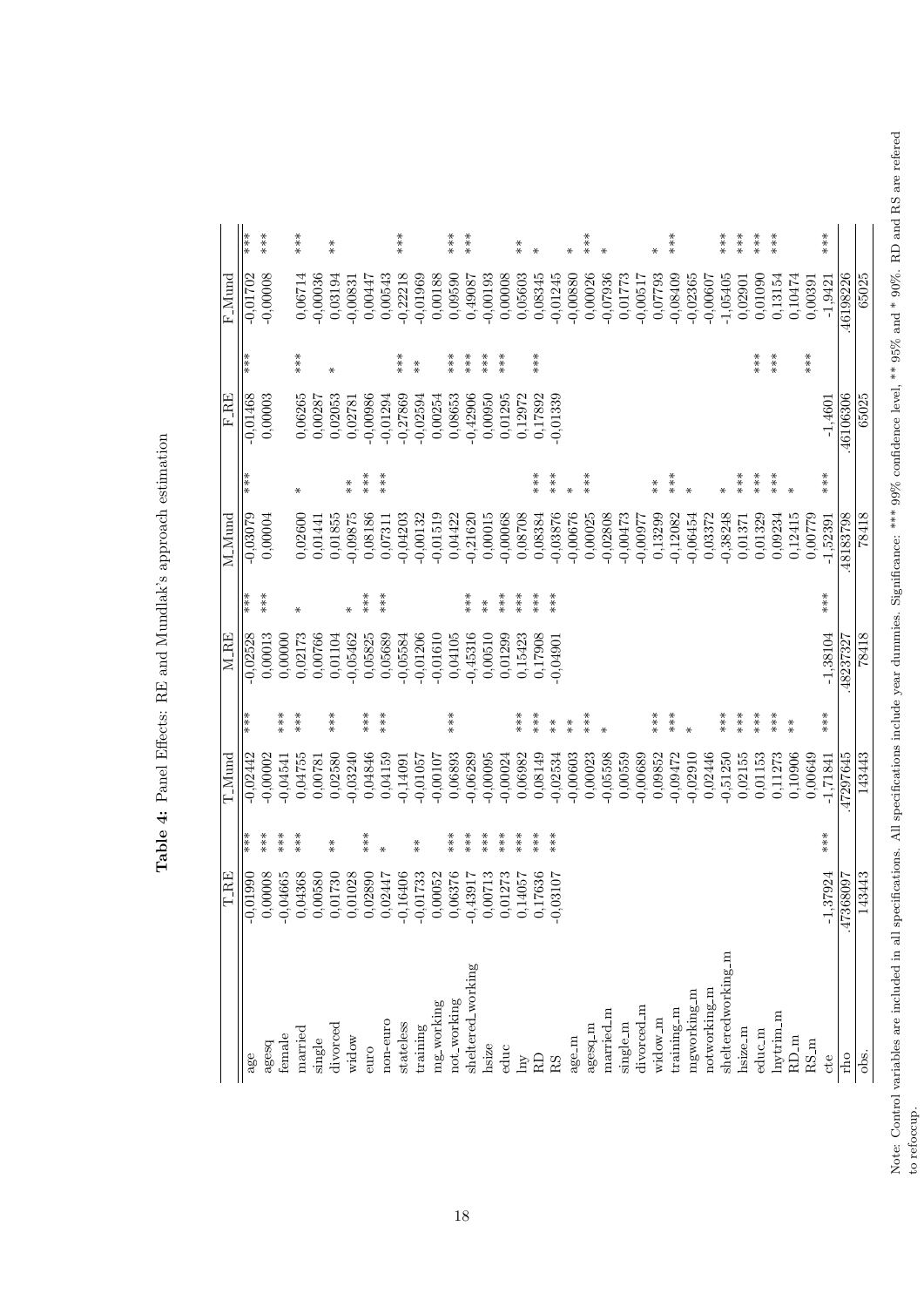At the same time, estimated coefficients are lower comparing to Pooled OLS estimations, especially in the Mundalk approach. Again, panel-level means might capture part of their effect due to its correlation with unobserved heterogeneity.

Regarding income and relative income variables, the results follow the same pattern as in Pooled OLS estimations. Income is positive and significant. In addition, RD shows a positive effect on health, and RS a deleterious effect, as highlighted in the previous section. However, the estimated coefficients for those three variables are also lower after correcting for unobserved heterogeneity, specially in the Mundak's approach. Thus, the Pooled OLS estimation might overestimate the effect of income and relative income on health. This result is reinforced by the significativity of the panel-level mean of income and RD, showing that part of effect of income on health is due to the correlation of income with omitted variables. In addition, these results might also state that permanent income, or to be deprived recurrently, are more relevant for health than *current* absolut and relative income.

Again, RS is not significant in the female sample.

What is clear is that unobserved heterogeneity still explains almost half of the variability of SAH, as rho shows in all the specifications.

Finally, after conducting a Wald test on panel-level means of the time variant variables for the three specifications, the null hypothesis is rejected. This result confirms that  $u_{it}$  are related with the regressors, and the Mundlak's specification is more convenient. Finally, a Hausman test also confirms this result.

## 5 Robustness checks

In order to test the robustness of previous results, I also estimate previous models using the rest of the reference groups defined in section 2. I obtain similar results <sup>[10](#page-18-0)</sup>.

In addition, I also estimate equation (9) considering the ordinal nature of self-assessed health using an ordered probit model. Table [5](#page-19-0) shows the results for the three specifications using ordered probit.

When using Probit estimated coefficients cannot be directly interpreted, but the sign are informative about whether the effect is positive or negative. In the case of probit models, results for absolut an relative income measures are similar to the Pooled OLS. The only difference is that  $RS$  is also significant for females.

Additionally, unobserved heterogeneity is considered and I estimate the three specifications using RE and Mundlak's approach with the ordinal health variable. Again, the sign and significativity of income, RD and RS is similar to the results obtained with RE and Mundlak's approach after the POLS transformation –See table [6.](#page-20-0)

<span id="page-18-0"></span><sup>10</sup>Results using refoccup2, refoccup4 and refoccup16 are available under request.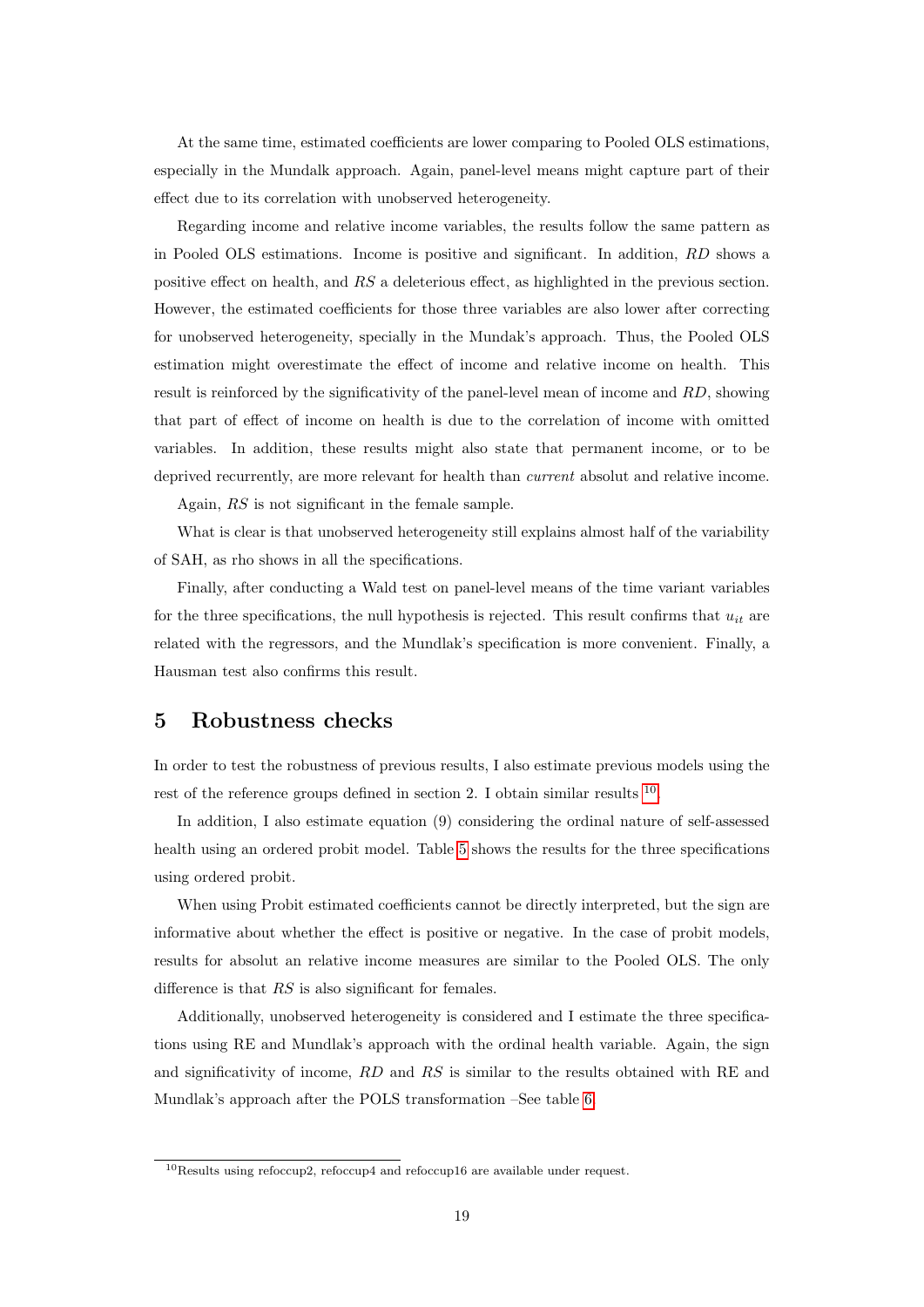Table 5: Probit

<span id="page-19-0"></span>

|                   | T_Probit  |       | M_Probit  |        | F_Probit  |       |
|-------------------|-----------|-------|-----------|--------|-----------|-------|
| age               | $-0,0560$ | ***   | $-0.0696$ | $***$  | $-0.0451$ | ***   |
| agesq             | 0,0003    | ***   | 0,0005    | ***    | 0,0002    | ***   |
| female            | $-0.0921$ | ***   |           |        |           |       |
| married           | 0,0528    | $**$  | 0,0242    |        | 0,0770    | $**$  |
| single            | 0,0245    | $***$ | 0,0302    | $***$  | 0,0175    |       |
| divorced          | 0.0479    | ***   | 0,0324    | $\ast$ | 0,0566    | ***   |
| widow             | 0.1088    | ***   | 0.1073    | $***$  | 0.1030    | ***   |
| euro              | 0,0895    | ***   | 0,1541    | ***    | 0,0015    |       |
| non-euro          | 0.0595    | ***   | 0.1311    | ***    | $-0,0228$ |       |
| stateless         | $-0,3541$ |       | $-0,0997$ |        | $-0,6812$ | ***   |
| training          | $-0,1411$ | ***   | $-0,1476$ | ***    | $-0,1527$ | ***   |
| mg_working        | $-0,0184$ |       | $-0,1165$ | ***    | $-0,0045$ |       |
| not_working       | 0.1442    | ***   | 0.0888    |        | 0.1865    | ***   |
| sheltered_working | $-1,0081$ | ***   | $-0,9915$ | ***    | $-1,0520$ | ***   |
| hsize             | 0,0378    | ***   | 0,0286    | ***    | 0,0468    | ***   |
| educ              | 0,0240    | ***   | 0,0269    | ***    | 0,0222    | ***   |
| lny               | 0.4036    | ***   | 0,4033    | ***    | 0.4152    | ***   |
| RD                | 0,4399    | ***   | 0,4108    | ***    | 0,5061    | ***   |
| $_{\rm RS}$       | $-0.0854$ | ***   | $-0,1233$ | ***    | $-0.0523$ | $***$ |
| obs.              | 143443    |       | 78418     |        | 65025     |       |

Note: Control variables are included in all specifications. All specifications include year dummies. Significance: \*\*\*  $99\%$  confidence level, \*\*  $95\%$  and \*  $90\%.$  RD and RS are refered to refoccup.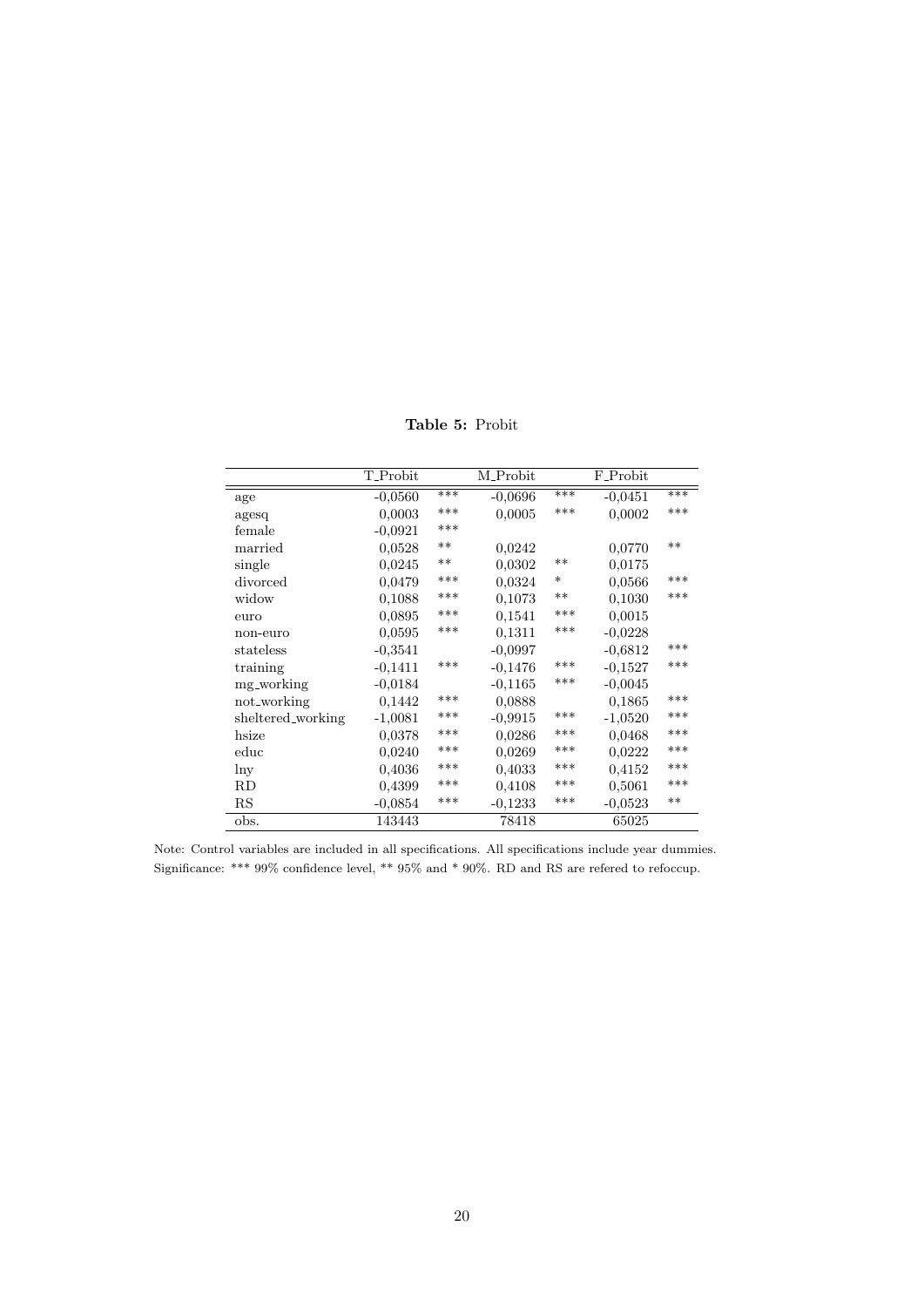|                     | ***       | ***              |           | $***$     |        | ***      |           |           |           |           | $\ast$    |            | $***$       | $\ast$            |                                          |           | $* \ast$ | $\ast$                                   |           | $* \ast$             | $***$    | $\ast$    |          |            |                      | ***        | $* \ast$             |              | $**\n$             | $***$   | ***    | ***          |                                   |                   |        |        |
|---------------------|-----------|------------------|-----------|-----------|--------|----------|-----------|-----------|-----------|-----------|-----------|------------|-------------|-------------------|------------------------------------------|-----------|----------|------------------------------------------|-----------|----------------------|----------|-----------|----------|------------|----------------------|------------|----------------------|--------------|--------------------|---------|--------|--------------|-----------------------------------|-------------------|--------|--------|
| F_Mundlak           | $-0,0476$ | $-0,0003$        |           | 0,2011    | 0,0086 | 0,1181   | 0,0080    | 0,0165    | 0,0278    | $-0,9158$ | $-0,0687$ | 0,0129     | 0,3282      | 1,3647            | $-0,0033$                                | 0,0051    | 0,1731   | 0,2343                                   | $-0,0481$ | $-0,0261$            | 0,0008   | $-0,2124$ | 0,0388   | $-0,0791$  | 0,1584               | $-0,2678$  | $-0,1259$            | $-0,1361$    | $-2,9380$          | 0,0789  | 0,0290 | 0,3737       | 0,0350                            | 0,2495            | 0,5107 | 65025  |
|                     | ***       |                  |           | $***$     |        | $*$      | $\ast$    |           |           |           | ***       |            | $**\ast$    | $***$             | ***                                      | $***$     | $***$    | ***                                      |           |                      |          |           |          |            |                      |            |                      |              |                    |         |        |              |                                   |                   |        |        |
| <b>F</b> _Reoprobit | $-0.0397$ | 0,000            |           | 0,1832    | 0,0108 | 0,0688   | 0,0903    | $-0,0044$ | $-0,0158$ | $-0,9158$ | $-0,0890$ | 0,0060     | 0,2921      | 1,3647            | 0,0296                                   | 0,0419    | 0,3926   | 0,5075                                   | $-0,0444$ |                      |          |           |          |            |                      |            |                      |              |                    |         |        |              |                                   |                   | 0,5149 | 65025  |
|                     | ***       |                  |           | $\ast$    | ₩      |          | $* \ast$  | $***$     | ***       |           |           |            |             |                   |                                          |           | ***      | $\begin{array}{c} * \ * \ * \end{array}$ | ***       | $\stackrel{*}{\ast}$ | $***$    |           |          |            | $\stackrel{*}{\ast}$ | ***        | $\stackrel{*}{\ast}$ |              | ***                | ***     | ***    | ***          |                                   | ⋇                 |        |        |
| M_Mundlak           | $-0,0855$ | 0,000            |           | 0,0770    | 0,0534 | 0,0582   | $-0,2834$ | 0,2574    | 0,2354    | $-0,1348$ | $-0,0230$ | $-0,0499$  | 0,1152      | $-0,4754$         | $-0,0027$                                | $-0,0039$ | 0,2577   | 0,2289                                   | $-0,1290$ | $-0,0288$            | 0,0008   | $-0,0397$ | 0,0111   | $-0,0517$  | 0,4388               | $-0,4026$  | $-0,2081$            | 0,2219       | $-1,3683$          | 0,0471  | 0,0474 | 0,3142       | 0,0189                            | 0,3535            | 0,5290 | 78418  |
|                     | ***       | ***              |           |           | ⋇      |          |           | $***$     | ***       |           | ₩         |            |             | ***               | $\begin{array}{c} * \ * \ * \end{array}$ | $***$     | $***$    | $***$                                    | ***       |                      |          |           |          |            |                      |            |                      |              |                    |         |        |              |                                   |                   |        |        |
| M_Reoprobit         | $-0,0732$ | 0,0003           |           | 0,0651    | 0,0410 | 0,0268   | $-0,1181$ | 0,1787    | 0,1646    | $-0,2118$ | $-0,0580$ | $-0,0548$  | 0,1209      | $-1,3044$         | 0,0146                                   | 0,0446    | 0,4893   | 0,5486                                   | $-0,1563$ |                      |          |           |          |            |                      |            |                      |              |                    |         |        |              |                                   |                   | 0,5330 | 78418  |
|                     | ***       | $\overset{*}{*}$ |           |           | ***    |          | $***$     | $**\ast$  | $***$     | ***       |           | ⋇          |             | $***$             |                                          |           | $***$    | ***                                      | ***       | ***                  | $**\ast$ | $\ast$    |          |            | $***$                | ***        | ***                  |              | $***$              | $***$   | ***    | ***          |                                   | $\stackrel{*}{*}$ |        |        |
| <b>T</b> _Mundlak   | $-0,0675$ | $-0,0002$        | 0,0004    | $-0,5786$ | 0,1434 | 0,0324   | 0,0896    | $-0,1243$ | 0,1486    | 0,1394    | $-0,0703$ | $-0,0479$  | 0,0014      | 0,2188            | $-0,0393$                                | $-0,0033$ | 0,2085   | 0,2230                                   | $-0,0871$ | $-0,0220$            | 0,0007   | $-0,1377$ | 0,0215   | $-0,0613$  | 0,2558               | $-0,3036$  | $-0,1241$            | 0,0385       | $-1,7196$          | 0,0640  | 0,0368 | 0,3517       | 0,0220                            | 0,2844            | 0,5208 | 143443 |
|                     | ∤**       | ***              | ***       | $***$     |        | $*$      |           | $***$     | $* *$     |           | $***$     |            | $***$       | ***               | $***$                                    | $***$     | $***$    | ***                                      | $***$     |                      |          |           |          |            |                      |            |                      |              |                    |         |        |              |                                   |                   |        |        |
| <b>T_Reoprobit</b>  | $-0,0552$ | 0,0002           | $-0,1365$ | 0,1308    | 0,0279 | 0,0524   | 0,0466    | 0,0930    | 0,0777    | $-0,6845$ | $-0,0684$ | $-0,0004$  | 0,2039      | $-1,0081$         | 0,0220                                   | 0,0424    | 0,4344   | 0,5169                                   | $-0,0993$ |                      |          |           |          |            |                      |            |                      |              |                    |         |        |              |                                   |                   | 0,5248 | 143443 |
|                     | age       | agesq            | female    | married   | single | divorced | widow     | euro      | non-euro  | stateless | training  | mg-working | not_working | sheltered_working | hsize                                    | educ      | hny      | RD                                       | RS        | age_m                | agesq_m  | married_m | single_m | divorced_m | widow_m              | training_m | mgworking_m          | notworking_m | shelteredworking_m | hsize_m | educ_m | $\ln x$ trim | $\mathop{\mathrm{RD}}\nolimits$ m | $RS_m$            | rho    | obs.   |

Table 6: Reoprobit Table 6: Reoprobit

<span id="page-20-0"></span>21

Note: Control variables are included in all specifications. Significance: \*\*\*\* 99% confidence level, \*\* 95% and \* 90%. RD and RS are refered to refoccup. Note: Control variables are included in all specifications. Significance: \*\*\* 99% confidence level, \*\* 95% and \* 90%. RD and RS are refered to refoccup.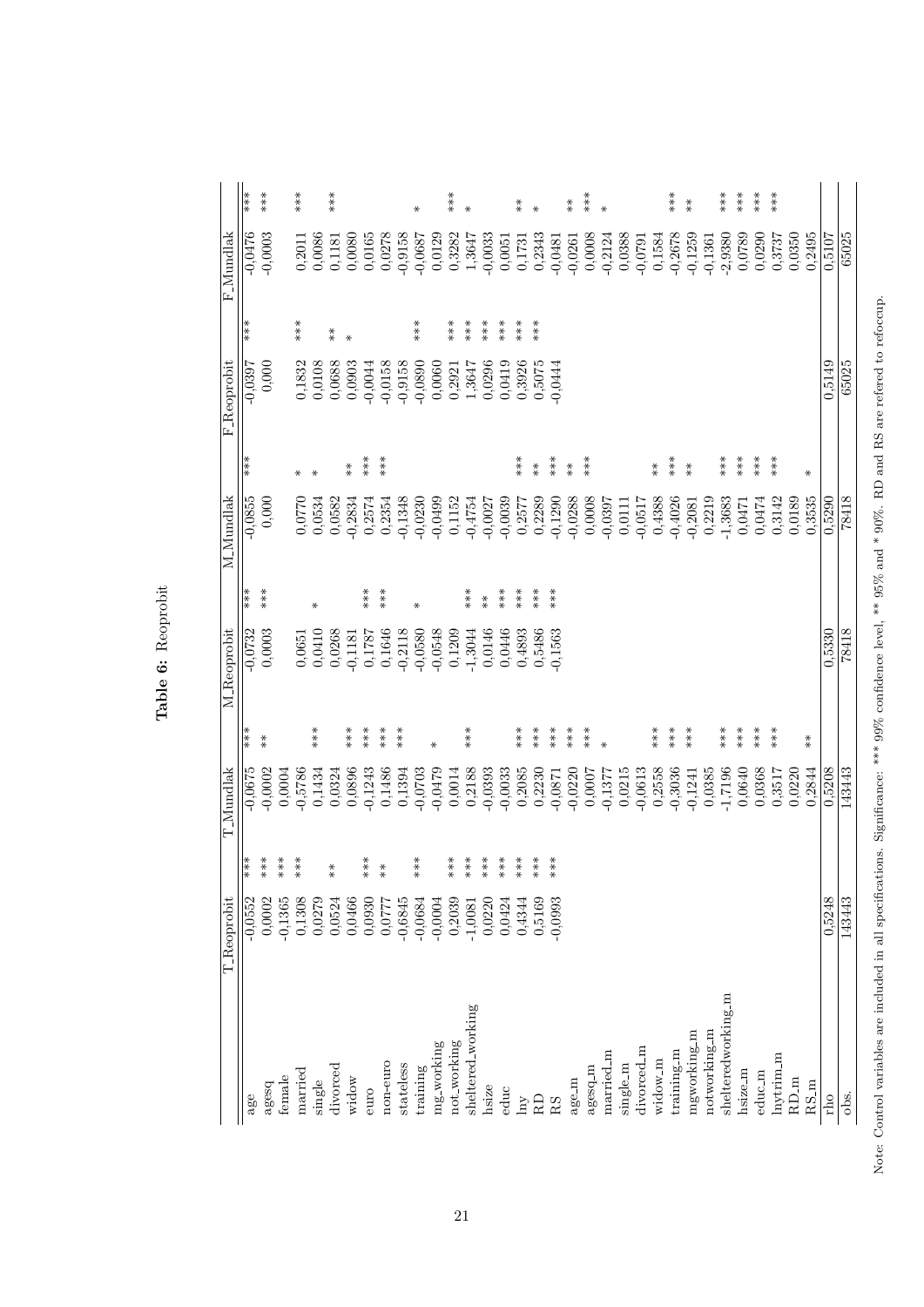### 6 Conclusions

The aim of this paper is to shed light on the relationship between relative income and health, because previous research is not conclusive. Reading existent evidence on the effect of income comparisons on well-being, I realized that deprivation is only part of the story, and individuals might also compare with the worse off. Moreover, these income comparisons might generate satisfaction and discontent. Given that psychological well-being affects health, "upwards" and "downwards" comparisons might also determine health.

Thus, I consider a relative income measure, based on a relative deprivation and a relative satisfaction index, to capture income comparisons. Of course, absolut income is also added in the analysis.

Firstly, I estimate three different specifications using Pooled OLS after a POLS transformation. Secondly, I introduce unobserved heterogeneity in the model in order to correct for income endogeneity due to omitted variables. Thus, RE and Mundlak's approach have been considered.

Preliminary results show that there is evidence that relative income is more relevant for health than absolut income. Regarding income comparisons, both "upwards" and "downwards" comparisons are significant —for females only "'upwards"' comparisons are precisely estimated. As a matter of fact, relative income has a positive effect on health through an "informative or tunnel effect" —in contradiction as initial relative income hypotheses state—, and relative satisfaction is negative for health. It indicates that individuals take advantage of belonging to a reference group with richer individuals. At the same time advantageous inequality is deleterious for health, specially for males.

Once unobserved heterogeneity is considered and it is allowed to be correlated with the regressors, income and relative income coefficients are lower, but still significant again RS is not significant for females. In addtion panel-level means are significant. One possible explanation is that time-invariant variables affect both health and income and relative income variables. Or on the other hand, what really matters is permanent income and recurrent values of relative deprivation and satisfaction.

These results might explain the discrepancies in previous literature regarding the effect of relative income on health. Previous research only take into account "'upwards"' comparisons, and as this paper shown both "'upwards"' and "'downwards"' comparison might be relevant for health, at least for men.

Moreover, there are still some methodological caveats. For example, reverse causality between income and health has not been considered in this paper. If both variables are determined simultaneity, income will be endogenous and coefficients were not consistently estimated.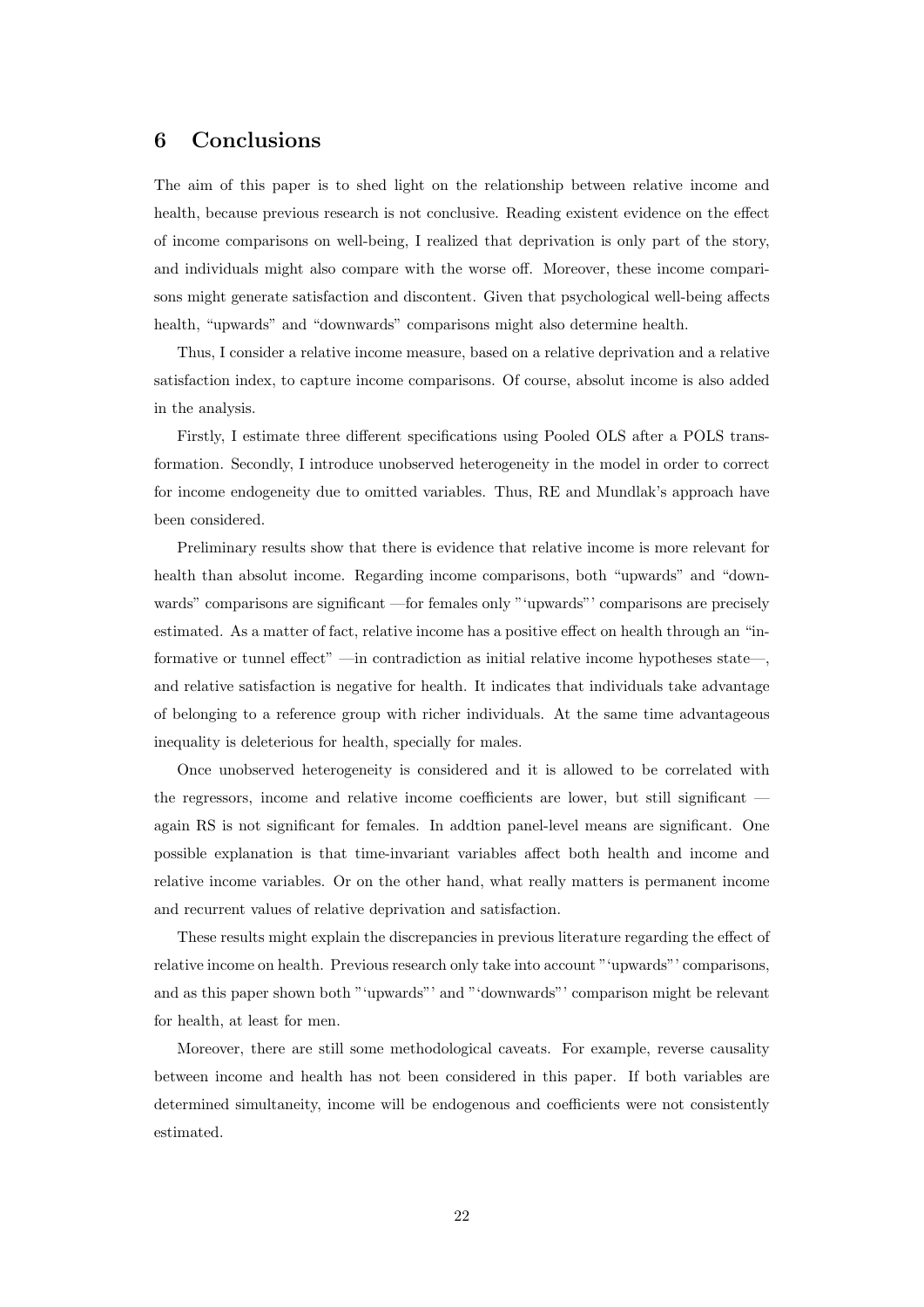# References

- Baum, C. (2006): An introduction to Modern Econometrics Using Stata. Stata Pres, Texas.
- Chakravarty, S. (1997): "Realtive Deprivation and Satisfaction Orderings," Keio Economic Studies, 34, 17–31.
- Clark, A., and C. Senik (2010): "Who compares to whom? the anatomy of income comparisons in," The Economic Journal, (120), 573–591.
- Cowell, F., and M. Victoria-Feser (2002): "Welfare Rankings in the Presence of Contaminated Data," Econometrica, 70, 1221–33.
- DAKIN, S., AND A. ARROWOOD (1981): "The social comparison of ability," *Human Rela*tions, 34(2), 89–109.
- D'Ambrosio, C., and J. Frick (2007): "Individual Well-Being in a Dynamic Perspective," Discussion paper.
- DEATON, A. (2001): "Relative deprivation, relative income and mortality," Discussion paper.
- (2003): "Health, Inequality and Economic Development," Journal of Economic Literature, XLI, 113–158.
- DUESENBERRY, J. S. (1949): Income, Saving, and the Theory of Consumer Behavior. Cambridge and London: Harvard University Press.
- Easterlin, R. (1979): "Does Economic Growth improve the human Lot? Some Empirical evidence," in Nation and households in economic growth: Essays in Honor of moses abramovitz, ed. by R.David, pp. 89–125. Academic Press, new york edn.
- Eibner, C., and W. N. Evans (2005): "The Journal of Human Resources," Relative Deprivation, Poor Health Habits, and Mortality, 40(3), 591–620.
- ETTNER, S. (1996): "New evidence on the relationship between income and health," Journal of Health Economics, 15, 67–85.
- Fava, G., and N. Sonino (2000): "Psychosomatic medicine: emerging trends and perspectives," Psychotherapy Psychosomatics, 69, 184–197.
- FEHR, E., AND K. SCHMIDT (1999): "A theory of fairness, competition, and cooperation," Quarterly Journal of Economics, 114(3), 817–868.
- Feng, H., and J. Myles (2005): "Neighbourhood inequality, neighbourhood affluence and population health," Social Science Medicine, 60(7), 1557–1569.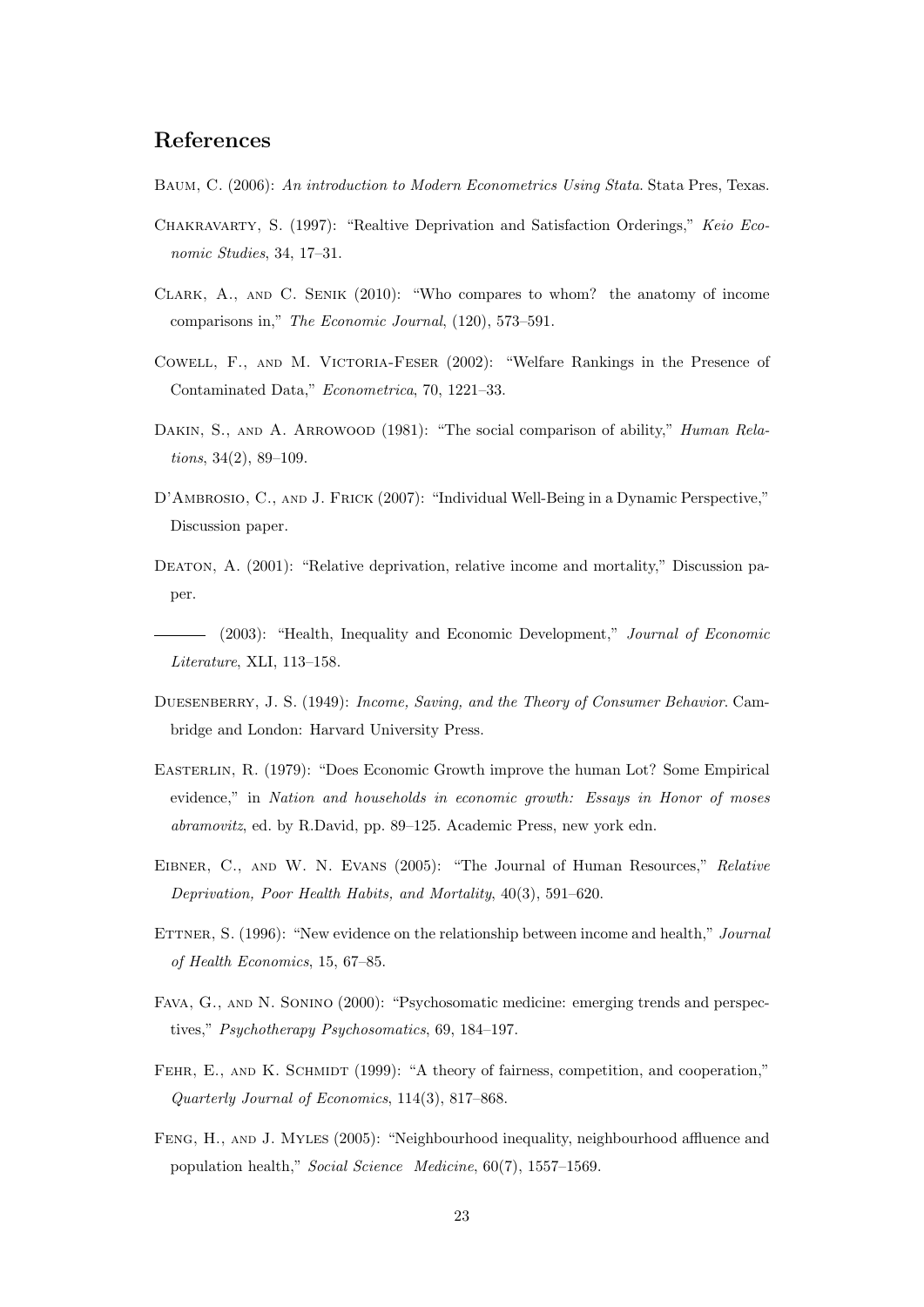- FERRER-I CARBONELL, A. (2005): "Income and well-being: an empirical analysis of the comparison income effect," Journal of Public Economics, 89, 997–1019.
- Frick, J. R., and M. Grabka (2005): "Item-non-response on income questions in panel surveys: incidence, imputation and the impact on inequality and mobility," Allgemeines Statistisches Archiv, 89, 49–62.
- GERDTHAM, U., AND M. JOHANNESSON (2004): "Absolute income, relative income, income inequality and mortality," The Journal of human resources, XXXIX(1).
- GRABKA, M.  $(2009)$ : "Codebook for the \$pequiv File 1984-1008," Deutsches Institut für Wirtschaftsforschung, Data Documentation, 45.
- GRAVELLE, H., AND M. SUTTON (2009): "Income, relative income, and self-reported health in Britain 1979-2000," health economics, 18, 125–145.
- HAGENAARS, A., K. DE VOS, AND M. A. ZAIDI (1994): "Poverty Statistics in the late 1980's: Research Based on Micro-Data," in Population and Social Conditions Series, ed. by O. for Official Publications of the European Communities, 3C, p. 18. Eurostat. Luxemborg.
- HILDEBRAND, V., AND P. VAN KERM (2005): "Income Inequality and self-rated health status: evidence from the European community panel," Discussion paper.
- HIRSCHMAN, A., AND M. ROTHSCHILD (1973): "The changing tolerance for income inequality in the course of economic development. With a mathematical appendix," Quarterly Journal of Economics, 84(4), 544–566.
- Idler, E., and Y. Benyamini (1997): "Self-rated health and mortality: a review of twentyseven community studies," Journal of Health and Social Behaviour, 38, 21–37.
- Jones, A., and J. Wildman (2008): "Health, income and relative deprivation: Evidence from the BHPS," Journal of Health Economics, 27, 308–324.
- Knight, J., L. Song, and R. Gunatilaka (2008): "Subjective well-being and its determinants in rural China," China Economic Review.
- MADDALA, G. (1983): Limited-dependent and qualitative variables in Econometrics. Cambridge: Cambridge University Press.
- MARMOT, M. (2004): Status Syndrome. Bloomsbury, London.
- Mayraz, G., G. Wagner, and J. Schupp (2009): "Life Satisfaction and Relative Income: Perceptions and Evidence," CEP Discussion Paper 938, Centre for economic performance.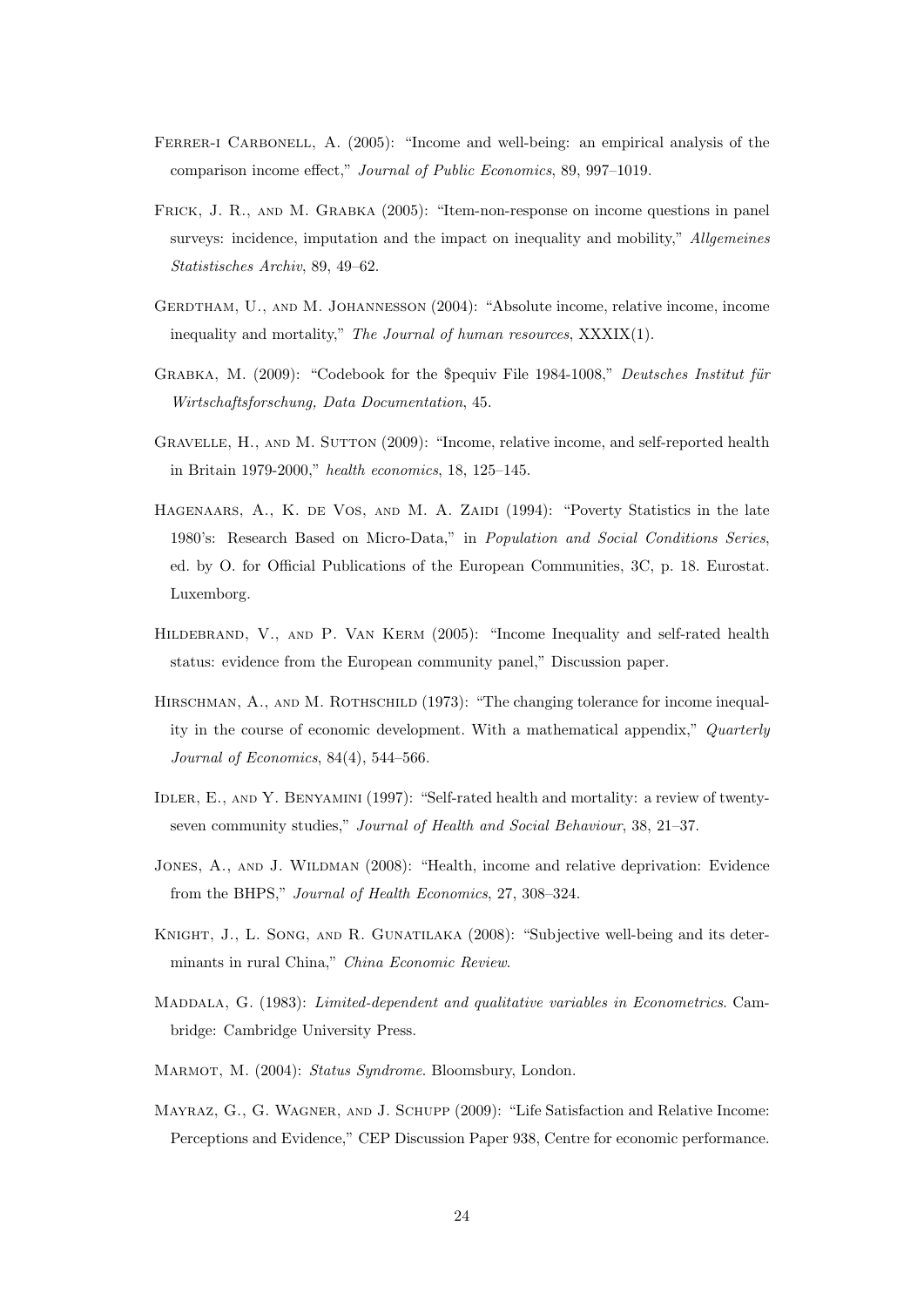- MILLER, D., AND C. PAXSON (2006): "Relative income, race and mortality," Journal of health economics, 25, 979–1003.
- MUNDLAK, D. R. (1978): "On the pooling of time series and cross section data," *Econo*metrica, 46, 69–85.
- ORIGO, F., AND L. PAGANI (2009): "Flexicurity and job satisfaction in Europe: The importance of perceived and actual job stability for well-being at work," Labour Economics, 16, 547–555.
- Pischke, J. (2010): "Money and Happiness: Evidence from the industry Wage Structure," Working Paper.
- PRESTON, H. (1975): "The changing relation between mortality and level of Economic Development," Population Studies, 29(2), 231–248.
- RODGERS, G. (1979): "Income and Inequality as Determinants of Mortality," *Population* Studies, 33(3), 34351.
- Runciman, W. (1966): Relative Deprivation and Social Justice. Routledge and Kegan Paul, London.
- RYFF, C., AND B. SINGER (1996): "Psychological well-being," Psychotherapy Psychosomatics, 65, 14–23.
- SAPOLSKY, R. (1994): Why zebras don't get ulcers: a quide to stress, stress-related diseases, and coping. W.H. Freeman and Company, New York.
- Senik, C. (2009): "Direct evidence on income comparisons and their welfare effects," Journal of Economic Behavior and Organization, 72, 408–424.
- Subramanyam, M., I. Kawachi, L. Berkman, and S. Subramanian (2009): "Relative deprivation in income an self-rated health in the United States," Social Science and Medicine, 69, 327–334.
- THEODOSSIOU, I., AND A. ZANGELIDIS (2009): "The social gradient in health: The effect of absolute income and subjective social status assessment on the individuals health in Europe," Economics and Human Biology, 7, 229237.
- Van Praag, B., and A. Ferrer-i Carbonell (2004): Happiness Quantified: A Satisfaction Calculus Approach. Oxford University Press, Oxford.
- WAGSTAFF, A., AND E. VAN DOORSLAER (2000): "Income Inequality and Health: What does the Literature tell us?," Annual Review of Public Health, 21, 253–267.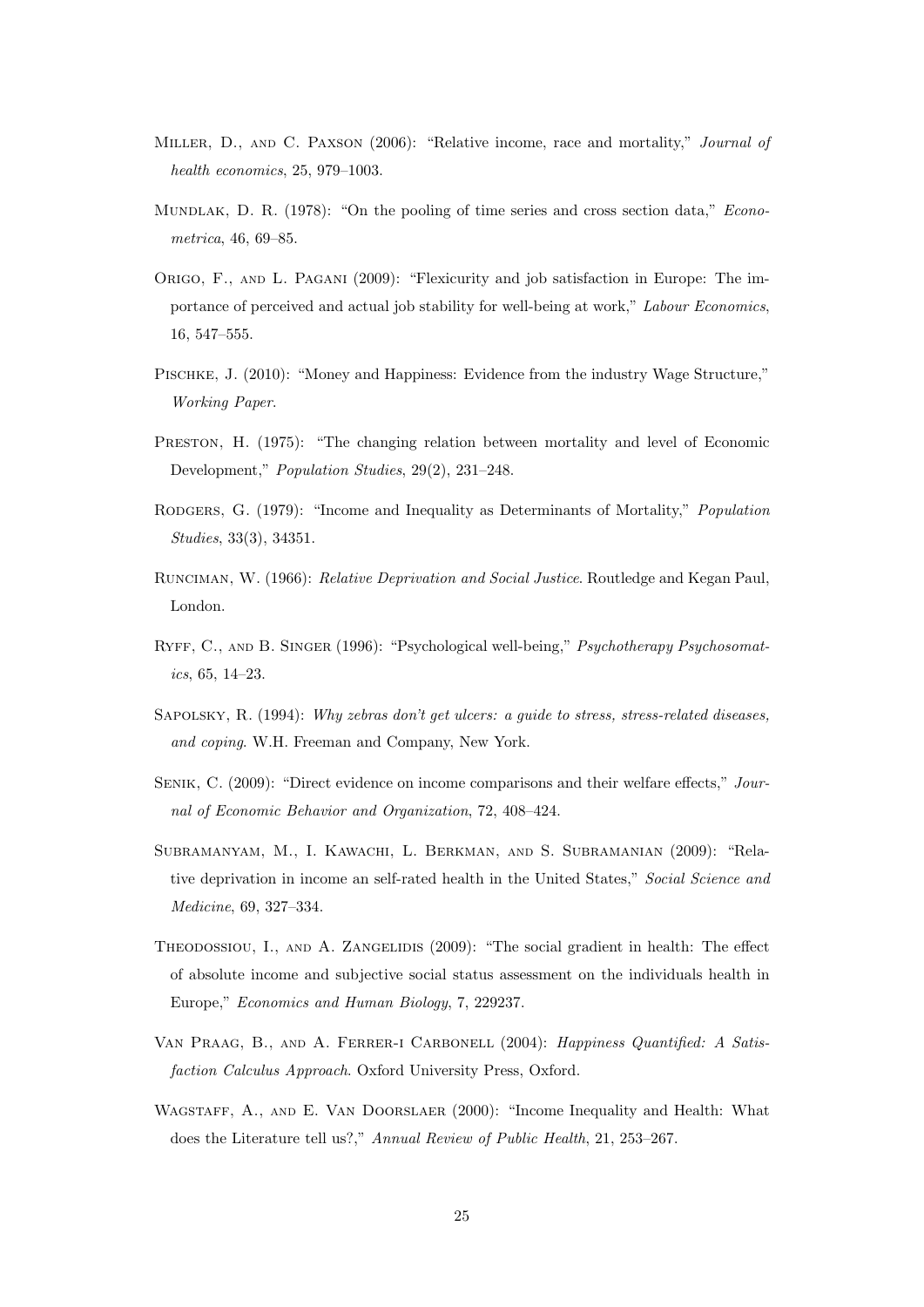- Wilkinson, R. (2000): Mind the Gap; Hierarchies, Health and Human Evolution. Weidenfeld and Nicolson.
- WILKINSON, R., AND K. PICKETT (2006): "Income inequality and population health: a review and explanation of the evidence," Social Science and Medicine, 62, 1768–1784.
- WOOLDRIDGE, J. M. (2010): Econometric Analysis of Cross Section and Panel Data. The MIT press, second edition edn.
- WUNDER, C., AND J. SCHWARZE (2009): "Income Inequality and Job Satisfaction of Full-Time Employees in Germany," Journal of Income Distribution, 18(2).
- YITZHAKI, S. (1979): "Relative Deprivation and the Gini Coefficient," Quarterly Journal of Economics, 93, 321–324.